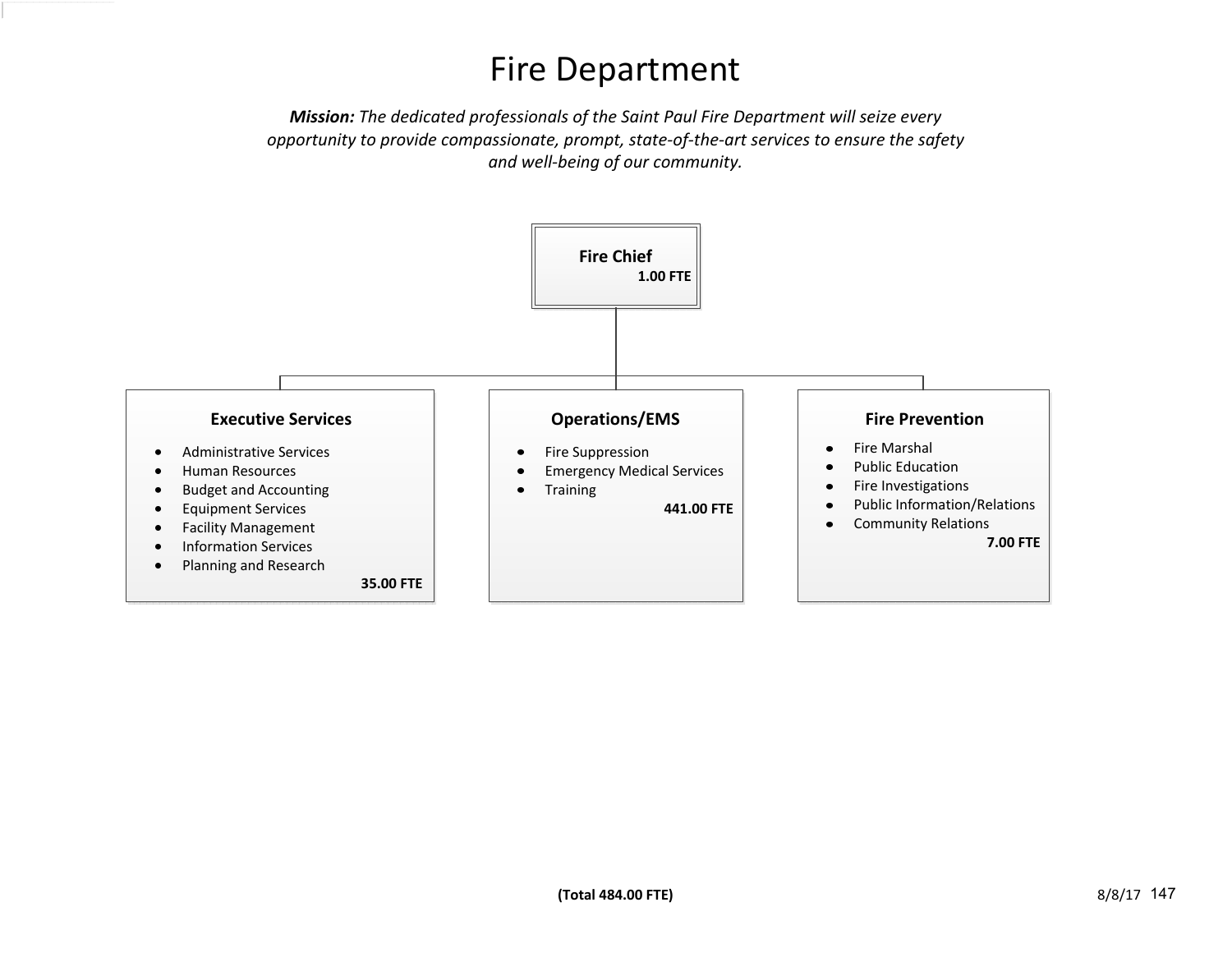## **2018 Proposed Budget**

#### **Saint Paul Fire Department**

#### **Department Description:**

The Saint Paul Fire Department provides compassionate, prompt, state-of-the-art services to ensure the safety and well being of our community. The Fire Chief oversees the three divisions of the department: Operations, Executive Services, and Fire Prevention.

- **Operations/EMS**--manages fire suppression, emergency medical services, hazardous materials response, and training.
- **Executive Services**--manages all administrative services, including budget and accounting, human resources, information services, facility management, and equipment services.

● Fire Prevention--administers safety education efforts, statutory state fire code official, the fire investigation team, and the Fire Marshal acts as the Public Information Officer for the department.



| • Total General Fund Budget: | \$61,935,790 |
|------------------------------|--------------|
|------------------------------|--------------|

| • Total Special Fund Budget: | \$7,548,490 |
|------------------------------|-------------|
|------------------------------|-------------|

- Total FTEs: 484.00
- 2016 total emergency responses: 45,350 (Fire 10,732 and EMS 34,618).
- 2016 department average response time: 5:11
- 2016 total dollar loss (due to fire) \$6,955,523.
- 2016 total dollar loss (due to arson) \$1,633,274.
- 2016 total property amount saved in excess of \$233,954,817
- 5 arson arrests in 2016.
- 908 structure fires in 2016.

## **Department Goals**

- Provide all hazards response to fire, rescue, EMS, & hazardous materials incidents.
- Prevent fires especially home fires through public education and outreach efforts.
- Close service gaps through infrastructure improvements & deployment changes.
- Identify & eliminate racial inequities in services, policies, & workforce composition.

#### **Department Facts Recent Accomplishments Recent Accomplishments**

- Maintained 114 average daily staffing and full staffing on all rigs.
- Achieved supermedic "in service" rate of greater than 95%; fire unit rate of 100%.
- Expanded Station 19 & redeployed Ladder 10 to close service gap in Highland Park.
- Achieved ISO Class 2 for fire suppression abilities first such rating ever awarded to a Minnesota community.
- Implemented county-wide fire & EMS protocols for civil unrest responses and closest unit dispatching to life-threatening emergencies.
- Increased authorized Fire Medic Cadet positions to 8 total.
- Certified 20 members in rescue swimmer program.
- Responded to a variety of civil unrest and short-notice, multi-agency incidents.
- Installed heavy duty washers (extractors) and drying equipment in all stations to reduce carcinogen contamination of turn out gear.
- Put a 13th medic unit into service at Station 5.
- Tri-Data conducted an industry-first study of service delivery equity and found SPFD delivering very good service to all 17 district community council neighborhoods.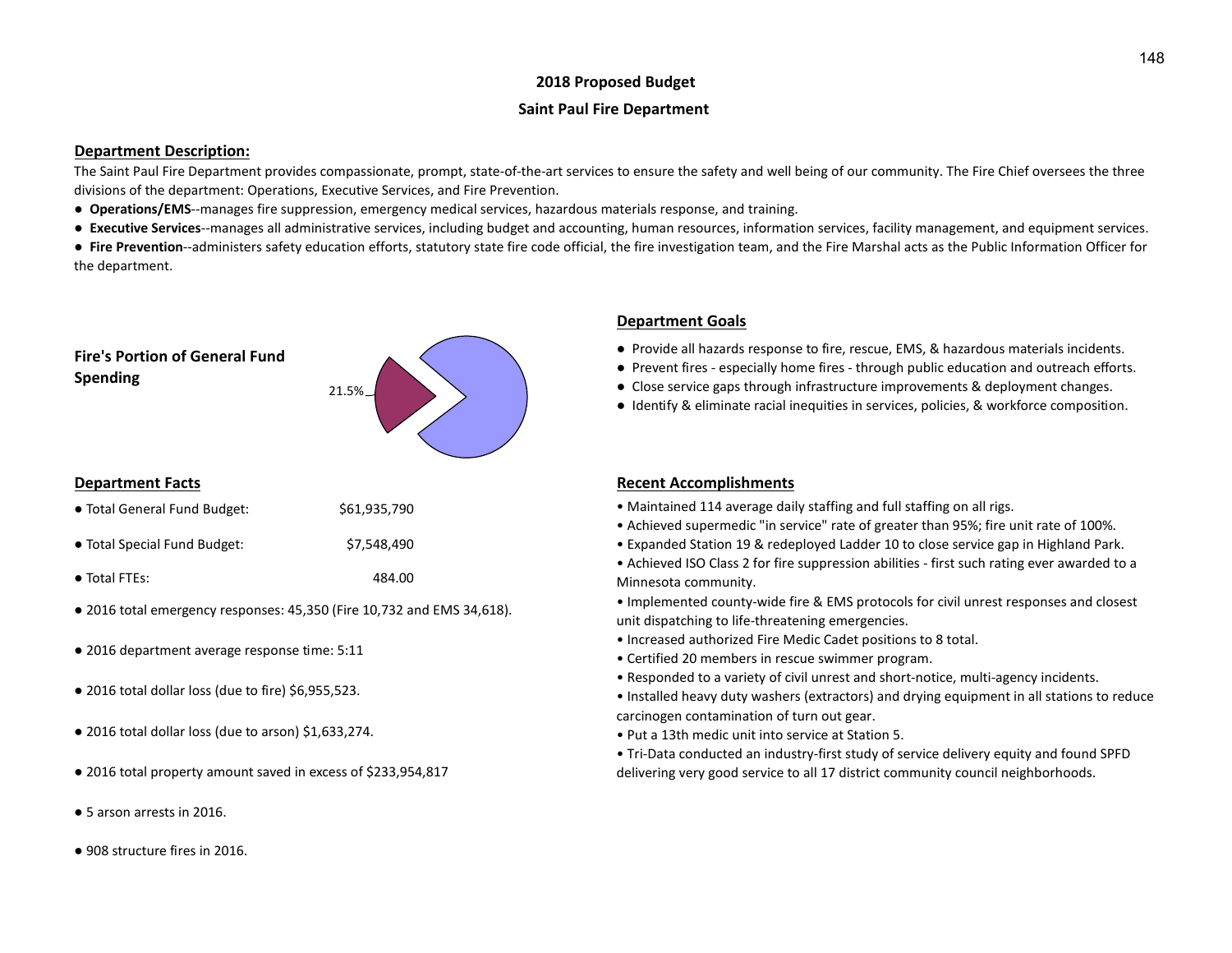#### **2018 Proposed Budget**

#### **Fire Department**

#### **Fiscal Summary**

|                                      | 2016<br>Actual | 2017<br>Adopted | 2018<br>Proposed | Change     | % Change | 2017<br>Adopted<br>FTE. | 2018<br>Proposed<br>FTE. |
|--------------------------------------|----------------|-----------------|------------------|------------|----------|-------------------------|--------------------------|
| Spending                             |                |                 |                  |            |          |                         |                          |
| 100: General Fund                    | 59,442,481     | 60,192,446      | 61,935,790       | 1,743,344  | 2.9%     | 466.00                  | 467.00                   |
| 200: City Grants                     | 1,604,068      | 405,540         | 17,834           | (387, 706) | $-95.6%$ | ۰                       | $\overline{\phantom{a}}$ |
| 222: Fire Responsive Services        | 6,317,267      | 3,932,178       | 3,445,681        | (486, 497) | $-12.4%$ | 1.00                    | 1.00                     |
| 722: Equipment Service Fire & Police | 3,549,236      | 4,031,863       | 4,084,975        | 53,112     | 1.3%     | 16.00                   | 16.00                    |
| Total                                | 70,913,051     | 68,562,027      | 69,484,280       | 922,253    | 1.3%     | 483.00                  | 484.00                   |
|                                      |                |                 |                  |            |          |                         |                          |
| <b>Financing</b>                     |                |                 |                  |            |          |                         |                          |
| 100: General Fund                    | 15,959,698     | 14,087,354      | 14,168,840       | 81,486     | 0.6%     |                         |                          |
| 200: City Grants                     | 1,497,339      | 405,540         | 17,834           | (387, 706) | 0.0%     |                         |                          |
| 222: Fire Responsive Services        | 4,080,471      | 3,932,178       | 3,445,681        | (486, 497) | $-12.4%$ |                         |                          |
| 722: Equipment Service Fire & Police | 3,172,402      | 4,031,863       | 4,084,975        | 53,112     | 1.3%     |                         |                          |
| Total                                | 24,709,909     | 22,456,935      | 21,717,330       | (739, 605) | $-3.3%$  |                         |                          |

#### **Budget Changes Summary**

The Fire Department's proposed General Fund budget allows the department to finish building out a three-year apprenticeship program for Fire Medic Cadets. By adding this training program Fire is able to complete the EMS Academy-BLS Unit-Fire Medic Cadet-Fire Medic career pathway. Most of the remaining changes in the 2018 proposed General Fund budget are based on recommendations from the TriData study, including reallocating FTEs from a rescue squad to two super medics and adding an additional EMS coordinator. The 2018 Proposed Budget also includes decommissioning Engine 13 through attrition and an investment in a Health and Wellness Program. The proposed budget also restores the firefighter test from contingency and removes the Health and Wellness pilot from contingency.

Special fund changes for 2018 include a one-time increase in safety supplies.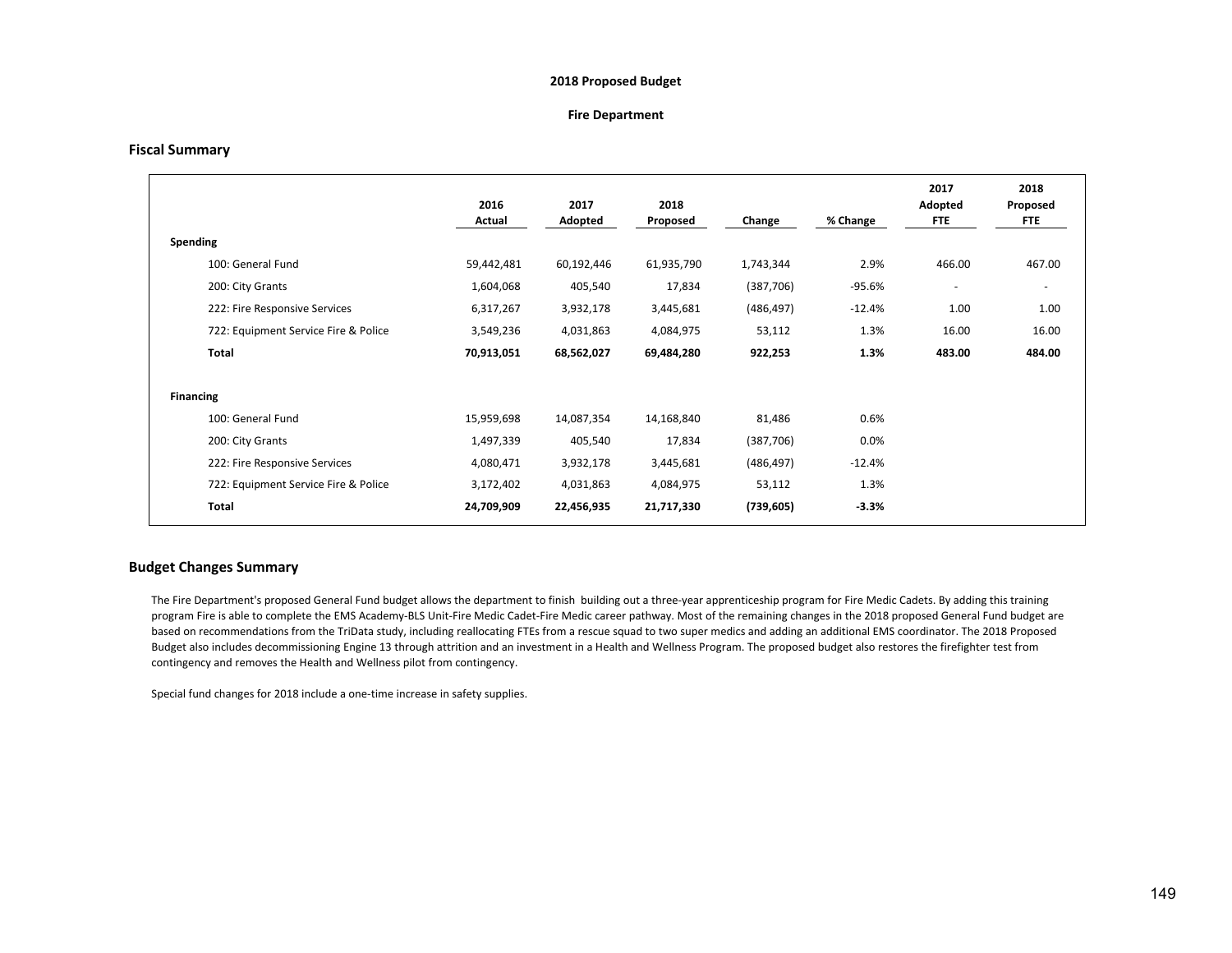|                                                                                                                                                                                                                                                                                                                                                                                                                                                                                                                        |           |             |                          | <b>Fire Department</b> |
|------------------------------------------------------------------------------------------------------------------------------------------------------------------------------------------------------------------------------------------------------------------------------------------------------------------------------------------------------------------------------------------------------------------------------------------------------------------------------------------------------------------------|-----------|-------------|--------------------------|------------------------|
|                                                                                                                                                                                                                                                                                                                                                                                                                                                                                                                        |           |             | Change from 2017 Adopted |                        |
|                                                                                                                                                                                                                                                                                                                                                                                                                                                                                                                        |           | Spending    | <b>Financing</b>         | <b>FTE</b>             |
| <b>Current Service Level Adjustments</b>                                                                                                                                                                                                                                                                                                                                                                                                                                                                               |           |             |                          |                        |
| Current service level adjustments include changes to grant funded spending and revenue, reduction of 1.0 administrative position FTE, and other<br>inflationary increases.                                                                                                                                                                                                                                                                                                                                             |           |             |                          |                        |
| Grant adjustments                                                                                                                                                                                                                                                                                                                                                                                                                                                                                                      |           | (245, 749)  | (268, 514)               |                        |
| Staffing adjustment                                                                                                                                                                                                                                                                                                                                                                                                                                                                                                    |           | (64, 269)   |                          | (1.00)                 |
| Other current service level adjustments                                                                                                                                                                                                                                                                                                                                                                                                                                                                                |           | 2,147,766   |                          |                        |
|                                                                                                                                                                                                                                                                                                                                                                                                                                                                                                                        | Subtotal: | 1,837,748   | (268, 514)               | (1.00)                 |
| <b>Fire Medic Cadets</b>                                                                                                                                                                                                                                                                                                                                                                                                                                                                                               |           |             |                          |                        |
| In 2015, the Fire Department began a three-year apprenticeship program to train Fire Medic Cadets for careers as St. Paul fire medics. 2018 will                                                                                                                                                                                                                                                                                                                                                                       |           |             |                          |                        |
| be the fourth and final year of the funding request, resulting in 12 total cadets enrolled in the three year apprenticeship.                                                                                                                                                                                                                                                                                                                                                                                           |           |             |                          |                        |
| Fire Medic Cadets                                                                                                                                                                                                                                                                                                                                                                                                                                                                                                      |           | 105,596     |                          |                        |
|                                                                                                                                                                                                                                                                                                                                                                                                                                                                                                                        | Subtotal: | 105,596     |                          |                        |
|                                                                                                                                                                                                                                                                                                                                                                                                                                                                                                                        |           |             |                          | 2.00<br>2.00           |
| In 2017, TriData performed an analysis of the delivery of services of the Saint Paul Fire Department. The 2018 proposed budget includes items<br>based on the recommendations of the study, including reallocating FTEs from a rescue squad to two super medics. Remaining funds would be<br>used to invest in an additional EMS coordinator, increasing EMS coordinator hours to 24 hours, and providing EMS coordinator backfill needed<br>to maintain 114 daily staffing. These recommendations are budget neutral. |           |             |                          |                        |
| Brown out a rescue squad                                                                                                                                                                                                                                                                                                                                                                                                                                                                                               |           | (1,700,000) |                          |                        |
| Adding two super medics                                                                                                                                                                                                                                                                                                                                                                                                                                                                                                |           | 1,370,000   |                          |                        |
| Additional EMS coordinator                                                                                                                                                                                                                                                                                                                                                                                                                                                                                             |           | 130,000     |                          |                        |
| <b>TriData Study Recommendations</b><br>All EMS coordinators at 24 hours and backfill needed to maintain 114 daily staffing                                                                                                                                                                                                                                                                                                                                                                                            |           | 200,000     |                          |                        |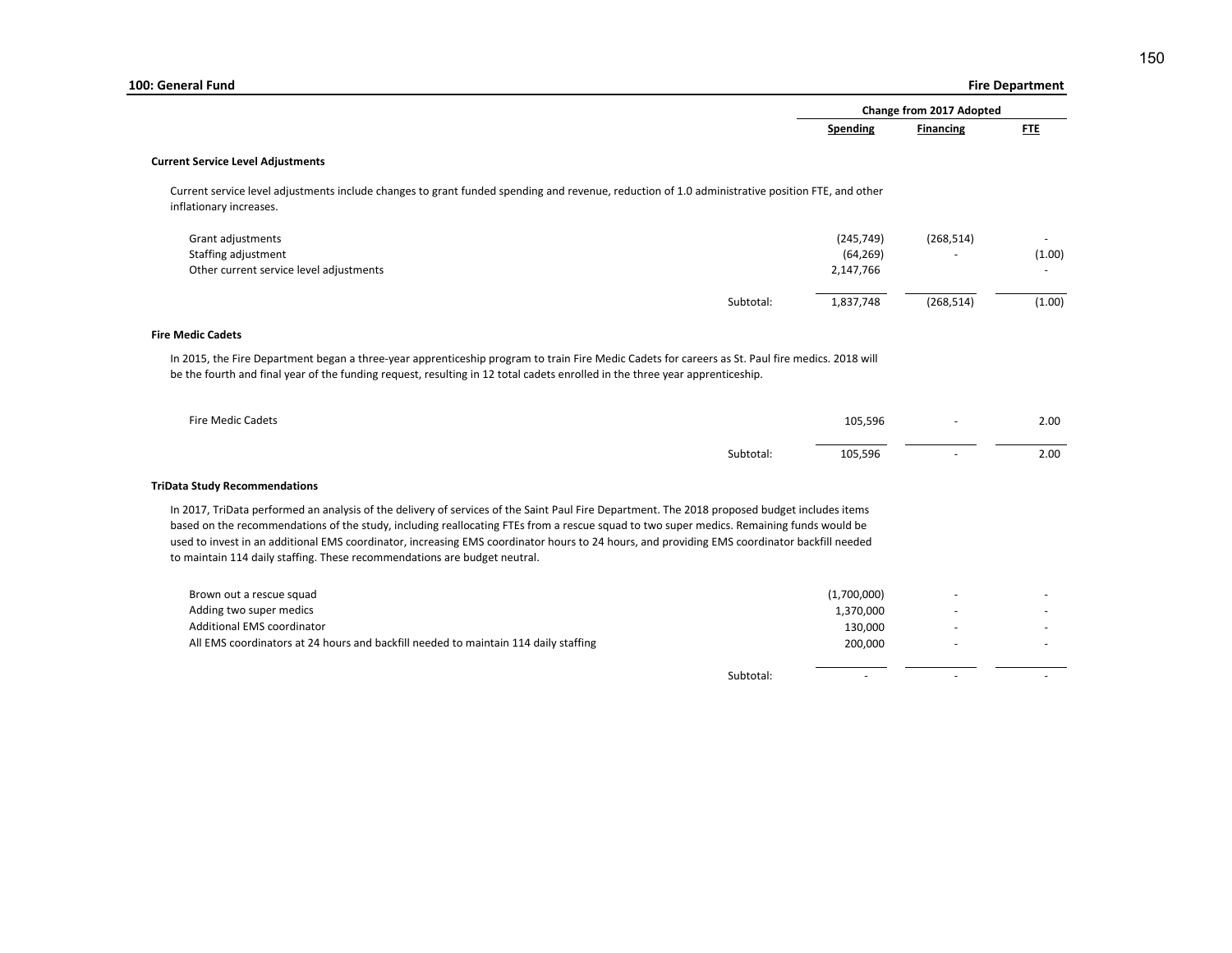#### **Engine 13**

The 2018 proposed budget includes the decommissioning of Engine 13, an engine not currently active. The funds listed represent the reduction of 4 Fire Equipment Operators and 4 Captain positions to Firefighter positions through attrition. There will be no FTE reductions or service impact due to this change.

| Staff adjustments                                                                                                                                                                  |           | (120,000) | $\overline{\phantom{0}}$ |  |
|------------------------------------------------------------------------------------------------------------------------------------------------------------------------------------|-----------|-----------|--------------------------|--|
|                                                                                                                                                                                    | Subtotal: | (120,000) | $\overline{\phantom{0}}$ |  |
| <b>Health and Wellness Program</b>                                                                                                                                                 |           |           |                          |  |
| The proposed budget includes funding for the Fire department to invest in a health and wellness program aimed at improving firefighter health<br>and reducing work place injuries. |           |           |                          |  |
| Health and wellness program                                                                                                                                                        |           | 120,000   | $\overline{\phantom{0}}$ |  |
|                                                                                                                                                                                    | Subtotal: | 120,000   | $\overline{\phantom{0}}$ |  |

#### **Contingency Budget**

The 2017 adopted budget included several budget items that were placed into a contingency reserve account pending final decisions on the 2017 right-of-way program. The 2018 proposed budget restores the Firefighter test and recruitment items from the contingency budget. The proposed budget also removes a one-time investment of \$200,000 in a health and wellness pilot from the contingency budget.

| 2018 Firefighter test and recruitment<br>Firefighter test and recruitment out of contingency |           | 250,000<br>(250,000)   |  |
|----------------------------------------------------------------------------------------------|-----------|------------------------|--|
| Health and wellness pilot removed from contingency                                           | Subtotal: | (200,000)<br>(200,000) |  |

#### **Revenue Update**

Paramedic fee revenues are expected to perform better than estimated in the 2017 adopted budget.

| Paramedic fee revenue         |           | $\overline{\phantom{a}}$ | 350,000 |                          |
|-------------------------------|-----------|--------------------------|---------|--------------------------|
|                               | Subtotal: | $\sim$                   | 350,000 | $\overline{\phantom{a}}$ |
| Fund 100 Budget Changes Total |           | 1,743,344                | 81,486  | 1.00                     |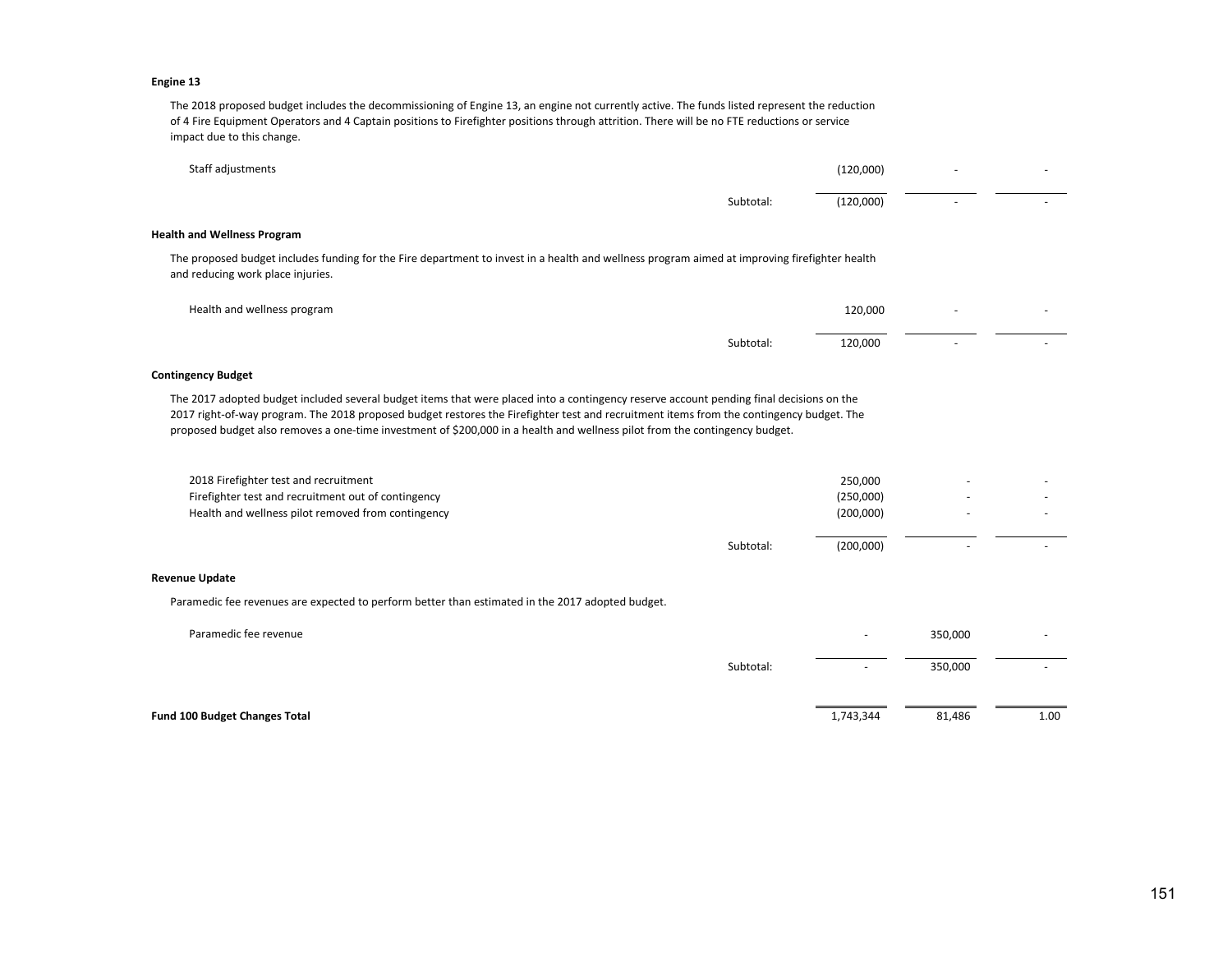#### **200: City Grants**

## **Fire Department**

The Fire Department began receiving the multi-year Staffing For Adequate Fire and Emergency Response (SAFER) in 2009. The department also receives other grants from the Department of Homeland Security, used to assist firefighters with specialized equipment.

|                                                                                         |           |                 | Change from 2017 Adopted |                          |  |
|-----------------------------------------------------------------------------------------|-----------|-----------------|--------------------------|--------------------------|--|
|                                                                                         |           | <b>Spending</b> | <b>Financing</b>         | <u>FTE</u>               |  |
| <b>Current Service Level Adjustments</b>                                                |           |                 |                          |                          |  |
| Current service level adjustments include changes to grant funded spending and revenue. |           |                 |                          |                          |  |
| Grant adjustments                                                                       |           | (387, 706)      | (387, 706)               | $\overline{\phantom{a}}$ |  |
|                                                                                         | Subtotal: | (387, 706)      | (387, 706)               | -                        |  |
|                                                                                         |           |                 |                          |                          |  |
| <b>Fund 200 Budget Changes Total</b>                                                    |           | (387, 706)      | (387, 706)               |                          |  |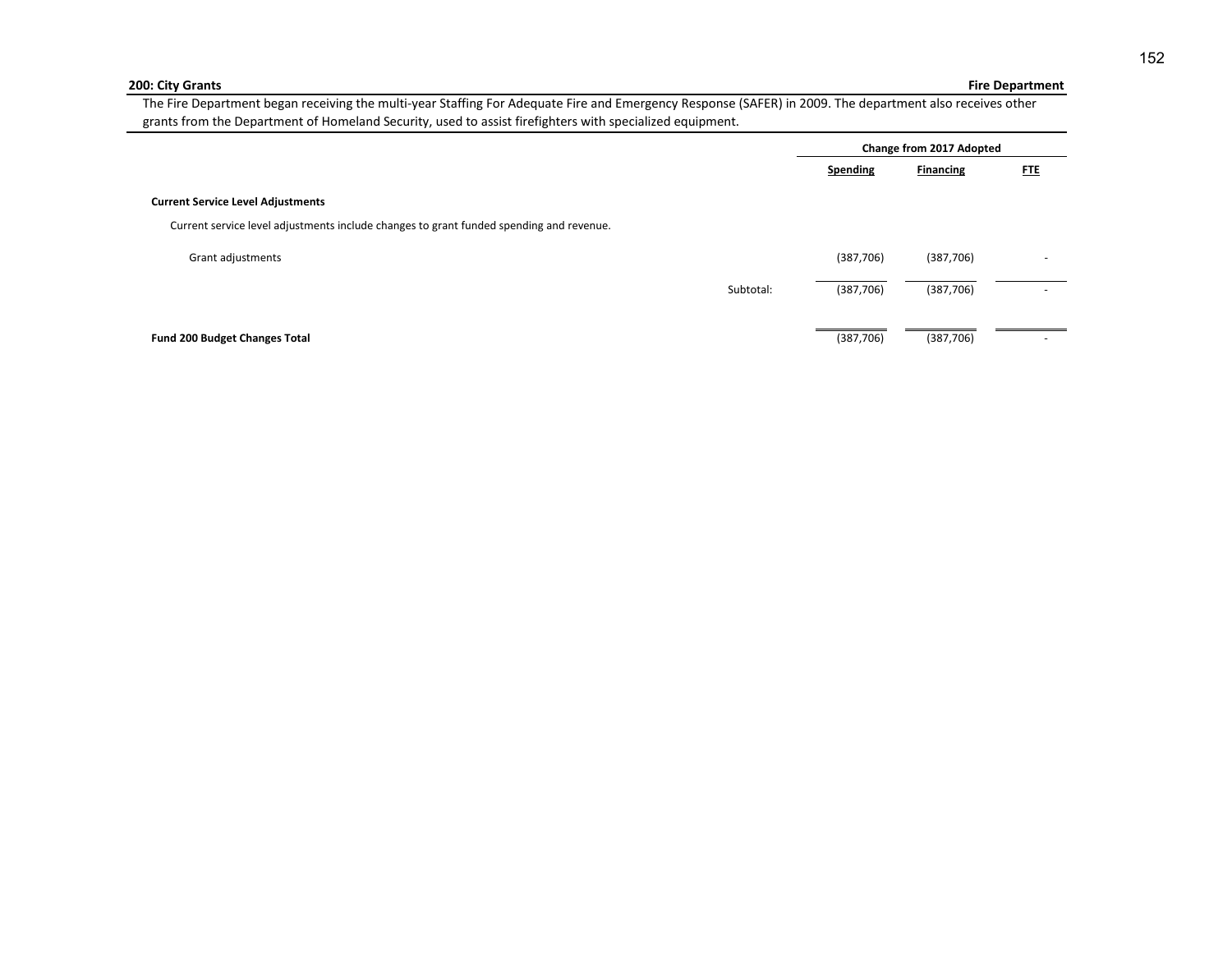|                                                                                                                                                                                        |           | Change from 2017 Adopted |                  |            |
|----------------------------------------------------------------------------------------------------------------------------------------------------------------------------------------|-----------|--------------------------|------------------|------------|
|                                                                                                                                                                                        |           | <b>Spending</b>          | <b>Financing</b> | <b>FTE</b> |
| <b>Current Service Level Adjustments</b>                                                                                                                                               |           | 14,564                   | 14,564           |            |
|                                                                                                                                                                                        | Subtotal: | 14,564                   | 14,564           |            |
| <b>Planned reduction</b>                                                                                                                                                               |           |                          |                  |            |
| The 2017 adopted budget included the use of fund balance for a one-time increase to Fire's vehicle replacement program. The 2018 proposed<br>budget removes this one-time budget item. |           |                          |                  |            |
| Fire fleet                                                                                                                                                                             |           | (686,061)                | (686,061)        |            |
|                                                                                                                                                                                        | Subtotal: | (686,061)                | (686,061)        |            |
| Safety supplies                                                                                                                                                                        |           |                          |                  |            |
| The 2018 proposed budget includes one-time investment in self-contained breathing apparatus (SCBA) bottles. The one-time boost is funded<br>through capital lease financing.           |           |                          |                  |            |
| Safety supplies                                                                                                                                                                        |           | 185,000                  | 185,000          |            |
|                                                                                                                                                                                        | Subtotal: | 185,000                  | 185,000          |            |
| Fund 222 Budget Changes Total                                                                                                                                                          |           | (486, 497)               | (486, 497)       |            |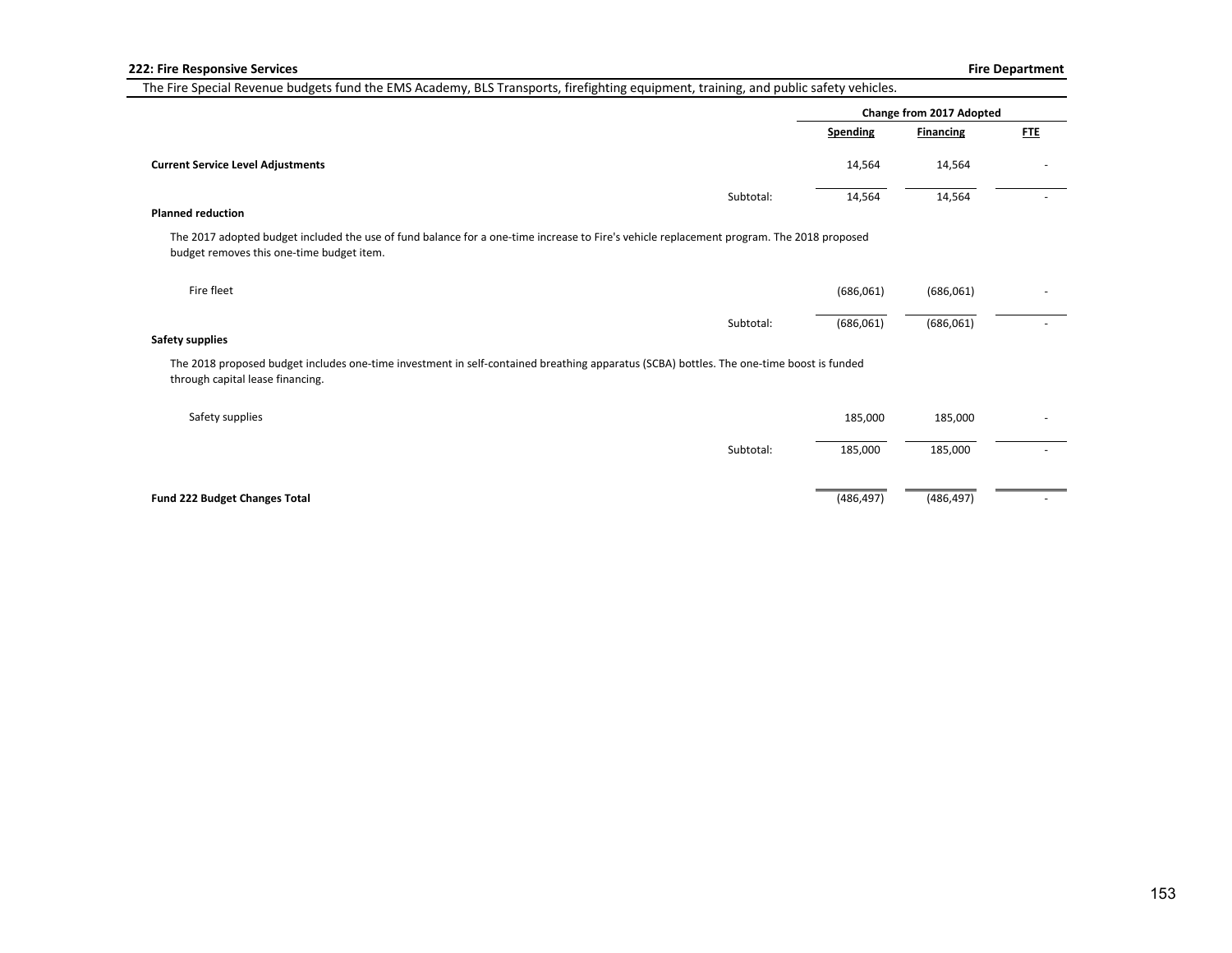## **Fire Department**

Operations of the Public Safety Garage, which provides maintenance for both Police and Fire, are budgeted in this fund.

|                                          |                 | Change from 2017 Adopted |            |
|------------------------------------------|-----------------|--------------------------|------------|
|                                          | <b>Spending</b> | <b>Financing</b>         | <b>FTE</b> |
| <b>Current Service Level Adjustments</b> | 53,112          | 53,112                   |            |
| Subtotal:                                | 53,112          | 53,112                   | $\sim$     |
|                                          |                 |                          |            |
| Fund 722 Budget Changes Total            | 53,112          | 53,112                   | -          |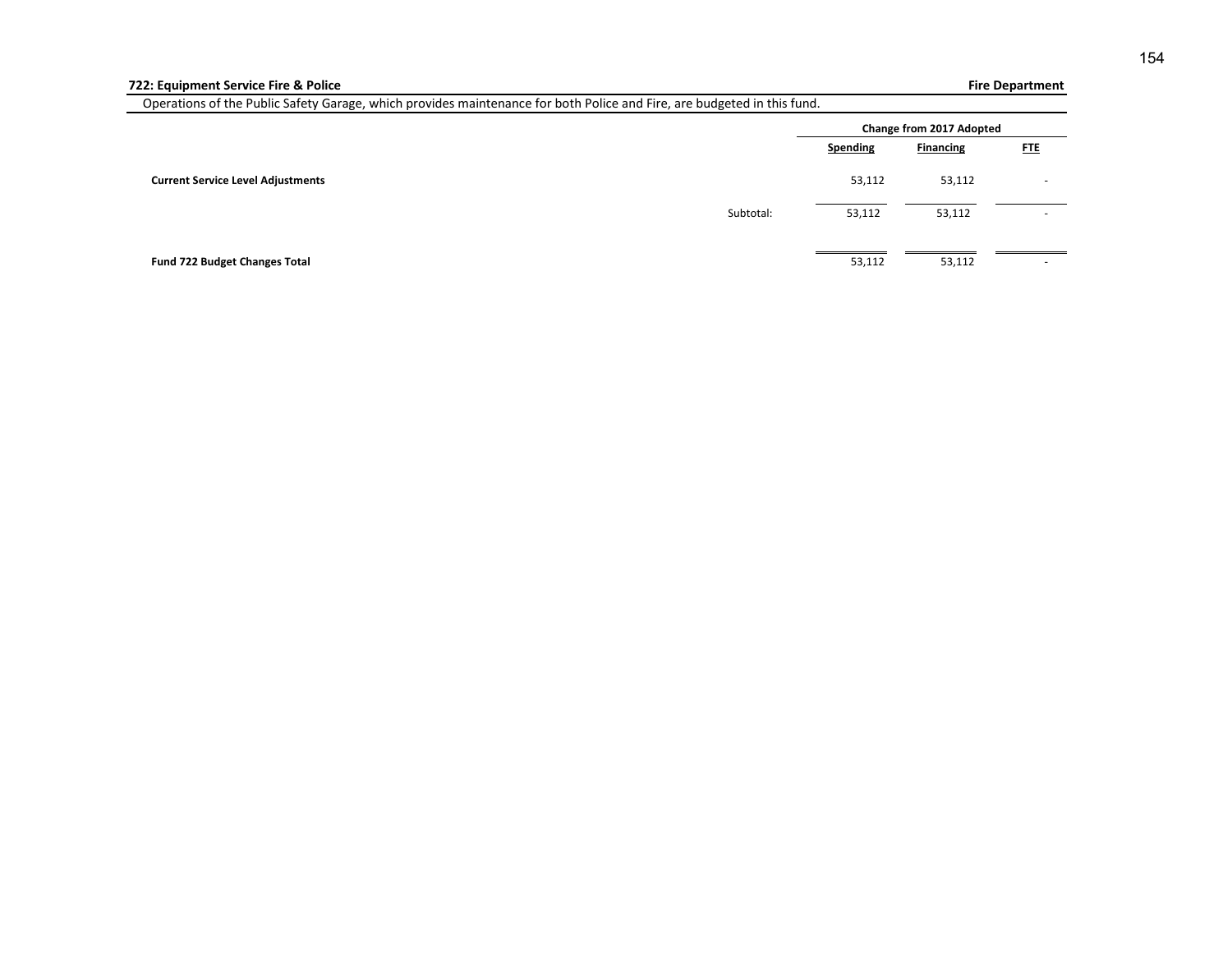# **Spending Reports**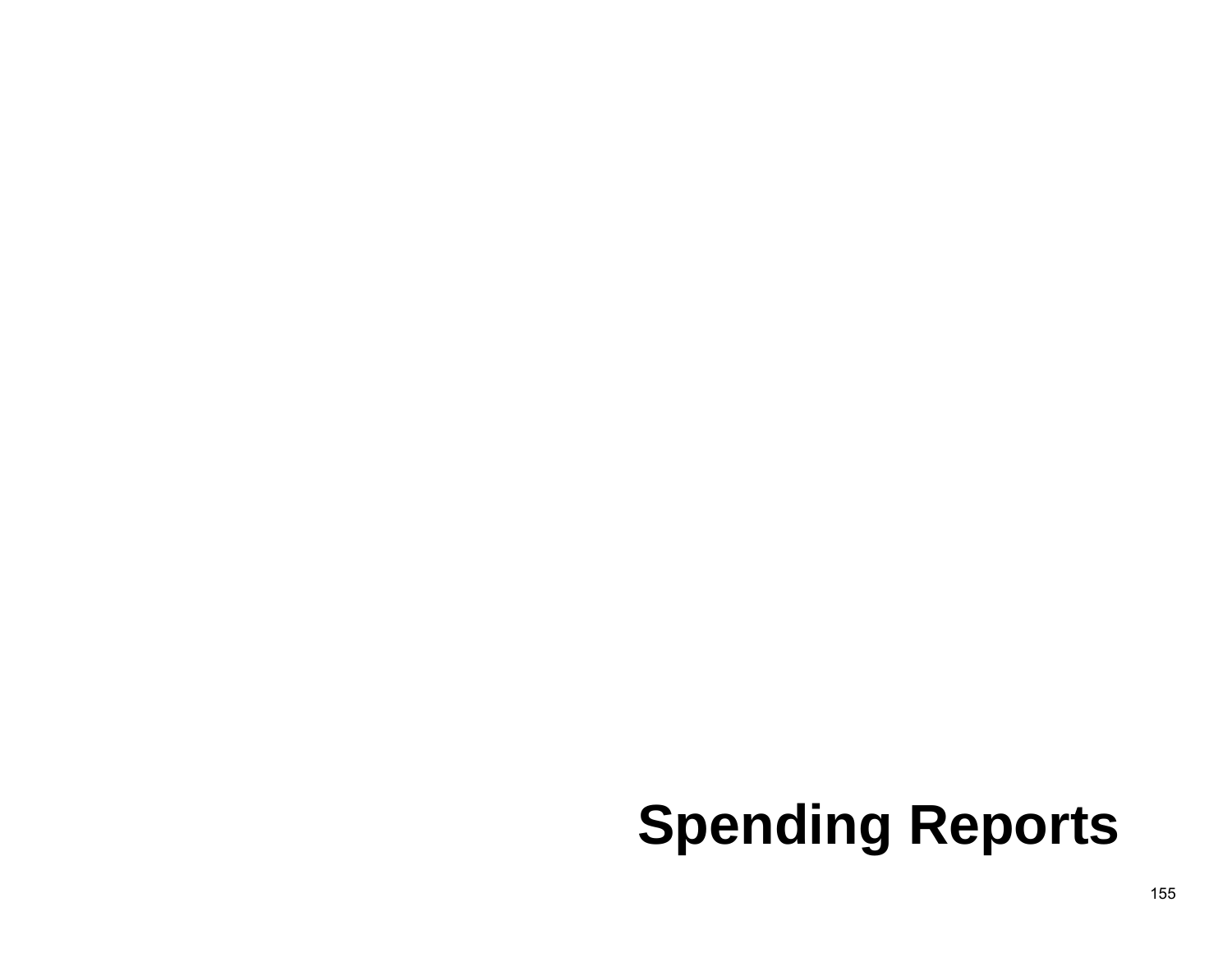## **CITY OF SAINT PAUL Department Budget Summary (Spending and Financing)**

## **Department: Budget Year: 2018 FIRE AND SAFETY SERVICES**

|                                         |                        |                        |                        |                                    | <b>Change From</b>     |  |
|-----------------------------------------|------------------------|------------------------|------------------------|------------------------------------|------------------------|--|
|                                         | 2015<br><b>Actuals</b> | 2016<br><b>Actuals</b> | 2017<br><b>Adopted</b> | 2018<br>Mayor's<br><b>Proposed</b> | 2017<br><b>Adopted</b> |  |
| <b>Spending by Fund</b>                 |                        |                        |                        |                                    |                        |  |
| <b>CITY GENERAL FUND</b>                | 58,591,716             | 59,442,481             | 60,192,446             | 61,935,790                         | 1,743,344              |  |
| <b>CITY GRANTS</b>                      | 1,877,227              | 1,604,068              | 405,540                | 17,834                             | (387,706)              |  |
| FIRE RESPONSIVE SERVICES                | 2,917,636              | 6,317,267              | 3,932,178              | 3,445,681                          | (486, 497)             |  |
| EQUIPMENT SERVICE FIRE POLICE           | 3,761,007              | 3,549,236              | 4,031,863              | 4,084,975                          | 53,113                 |  |
| <b>TOTAL SPENDING BY FUND</b>           | 67, 147, 587           | 70,913,051             | 68,562,027             | 69,484,280                         | 922,254                |  |
| <b>Spending by Major Account</b>        |                        |                        |                        |                                    |                        |  |
| <b>EMPLOYEE EXPENSE</b>                 | 54,688,654             | 55,995,651             | 56,625,728             | 58,545,552                         | 1,919,824              |  |
| <b>SERVICES</b>                         | 3,153,401              | 3,610,198              | 3,284,441              | 3,428,269                          | 143,828                |  |
| <b>MATERIALS AND SUPPLIES</b>           | 4.879.766              | 4,912,513              | 4,810,596              | 4.967.975                          | 157,379                |  |
| <b>ADDITIONAL EXPENSES</b>              | 1,169,929              | 2,289,253              | 1,850,173              | 1,108,000                          | (742, 173)             |  |
| <b>CAPITAL OUTLAY</b>                   | 3,223,449              | 4,056,983              | 1,961,059              | 1,403,753                          | (557, 306)             |  |
| <b>DEBT SERVICE</b>                     | 4,953                  | 19.225                 |                        |                                    |                        |  |
| <b>OTHER FINANCING USES</b>             | 27,436                 | 29,228                 | 30,030                 | 30,731                             | 701                    |  |
| TOTAL SPENDING BY MAJOR ACCOUNT         | 67, 147, 587           | 70,913,051             | 68,562,027             | 69,484,280                         | 922,254                |  |
| <b>Financing by Major Account</b>       |                        |                        |                        |                                    |                        |  |
| <b>LICENSE AND PERMIT</b>               | 151.385                | 125.825                | 180,000                | 180.000                            |                        |  |
| <b>INTERGOVERNMENTAL REVENUE</b>        | 1,877,227              | 5,936,550              | 2,492,250              | 2,172,400                          | (319, 850)             |  |
| <b>CHARGES FOR SERVICES</b>             | 16,222,917             | 16,672,302             | 17,101,049             | 17,512,130                         | 411,081                |  |
| <b>INVESTMENT EARNINGS</b>              | 187                    | 1,644                  |                        |                                    |                        |  |
| MISCELLANEOUS REVENUE                   | 211,608                | 585,302                | 442,292                | 105,922                            | (336, 370)             |  |
| OTHER FINANCING SOURCES                 | 2,270,640              | 1,388,286              | 2,241,344              | 1,746,878                          | (494, 466)             |  |
| <b>TOTAL FINANCING BY MAJOR ACCOUNT</b> | 20,733,965             | 24,709,909             | 22,456,935             | 21,717,330                         | (739, 605)             |  |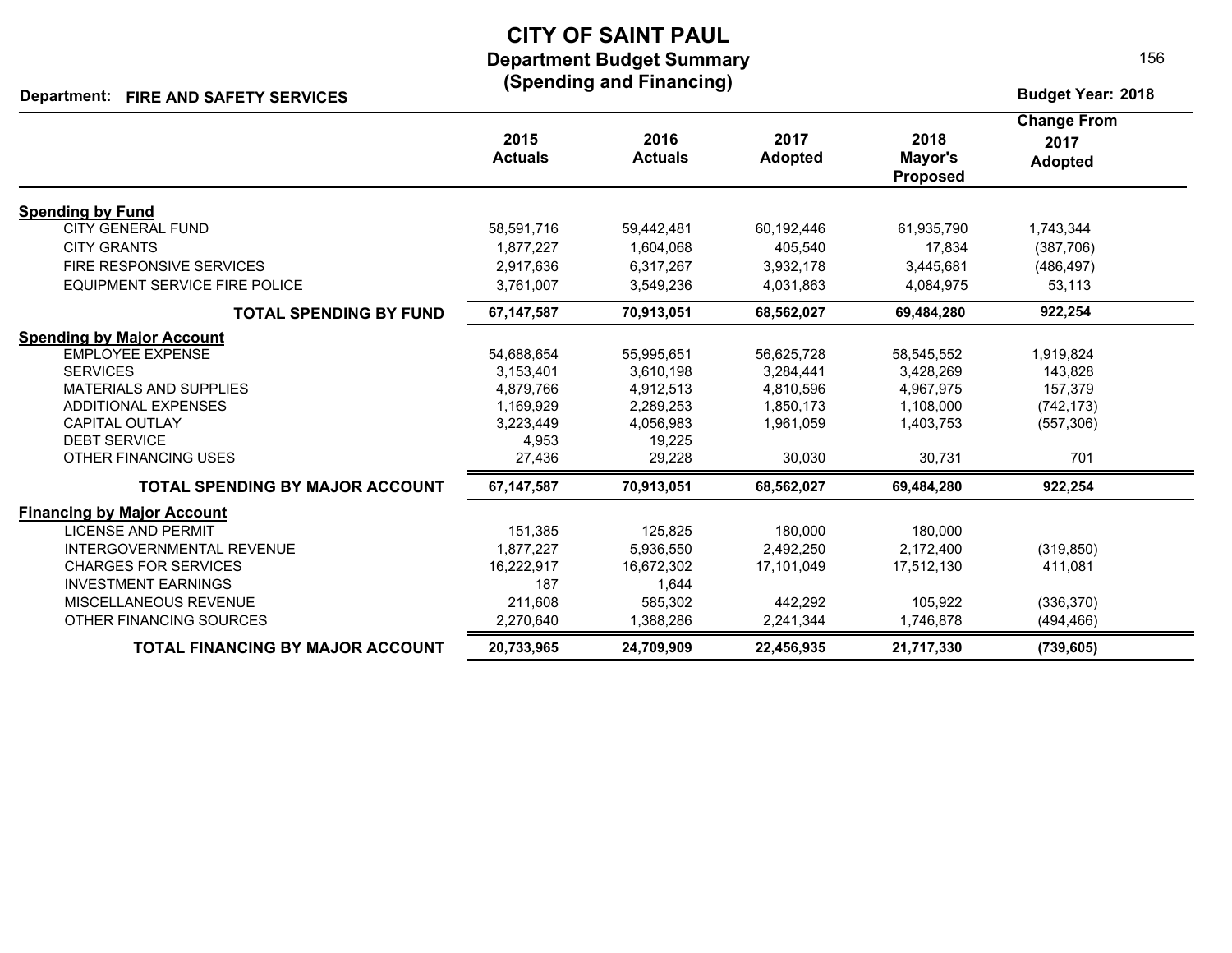## **Department: FIRE AND SAFETY SERVICES**

| Fund:                                                                                      | <b>CITY GENERAL FUND</b>                                                               |                                                                    |                                                                   |                                                                    |                                                                    | <b>Budget Year: 2018</b>                                           |
|--------------------------------------------------------------------------------------------|----------------------------------------------------------------------------------------|--------------------------------------------------------------------|-------------------------------------------------------------------|--------------------------------------------------------------------|--------------------------------------------------------------------|--------------------------------------------------------------------|
|                                                                                            |                                                                                        | 2015<br><b>Actuals</b>                                             | 2016<br><b>Actuals</b>                                            | 2017<br><b>Adopted</b>                                             | 2018<br>Mayor's<br><b>Proposed</b>                                 | <b>Change From</b><br>2017<br><b>Adopted</b>                       |
|                                                                                            | <b>Spending by Major Account</b>                                                       |                                                                    |                                                                   |                                                                    |                                                                    |                                                                    |
| <b>EMPLOYEE EXPENSE</b><br><b>SERVICES</b><br>ADDITIONAL EXPENSES<br><b>CAPITAL OUTLAY</b> | <b>MATERIALS AND SUPPLIES</b><br>OTHER FINANCING USES                                  | 52,955,196<br>2,566,446<br>2,681,000<br>20,947<br>359,099<br>9,028 | 54,014,630<br>2,828,287<br>2,515,818<br>20,116<br>54,008<br>9,623 | 54,604,384<br>2,640,762<br>2,373,916<br>475,000<br>88,497<br>9,887 | 56,578,221<br>2,909,959<br>2,346,295<br>25,000<br>66,197<br>10,118 | 1,973,837<br>269,197<br>(27, 621)<br>(450,000)<br>(22, 300)<br>231 |
|                                                                                            | <b>Total Spending by Major Account</b>                                                 | 58,591,716                                                         | 59,442,481                                                        | 60,192,446                                                         | 61,935,790                                                         | 1,743,344                                                          |
|                                                                                            | <b>Spending by Accounting Unit</b>                                                     |                                                                    |                                                                   |                                                                    |                                                                    |                                                                    |
| 10022100<br>10022105<br>10022110                                                           | <b>FIRE ADMINISTRATION</b><br><b>FIRE EXECUTIVE SERVICES</b><br>FIRE HEALTH AND SAFETY | 1,438,685<br>1,618,515<br>207.167                                  | 1,208,927<br>54,274<br>283,048                                    | 1,989,814<br>104,059<br>217.297                                    | 1,868,281<br>104,059<br>217.297                                    | (121, 533)                                                         |
| 10022115                                                                                   | <b>FIRE STATION MAINTENANCE</b>                                                        | 1,256,936                                                          | 1,334,714                                                         | 1,277,931                                                          | 1,294,388                                                          | 16.457                                                             |
| 10022120<br>10022200                                                                       | <b>FIREFIGHTER CLOTHING</b><br>FIRE PLANS AND TRAINING                                 | 266.836<br>753,101                                                 | 265.152<br>706,603                                                | 268.735<br>712,369                                                 | 286,680<br>735,261                                                 | 17.945<br>22,893                                                   |
| 10022205<br>10022210                                                                       | <b>EMERGENCY MEDICAL SERVICE FIRE</b><br>FIRE FIGHTING AND PARAMEDICS                  | 1,626,688<br>50,976,030                                            | 1,848,619<br>53,256,878                                           | 2,010,249<br>53,104,420                                            | 2,133,548<br>54,776,754                                            | 123,300<br>1,672,334                                               |
| 10022215<br>10022300                                                                       | HAZARDOUS MATERIALS RESPONSE<br><b>FIRE PREVENTION</b>                                 | 56,172<br>391,586                                                  | 75,524<br>408,742                                                 | 91,916<br>415,656                                                  | 92,047<br>427,474                                                  | 131<br>11,818                                                      |
|                                                                                            | <b>Total Spending by Accounting Unit</b>                                               | 58,591,716                                                         | 59,442,481                                                        | 60,192,446                                                         | 61,935,790                                                         | 1,743,344                                                          |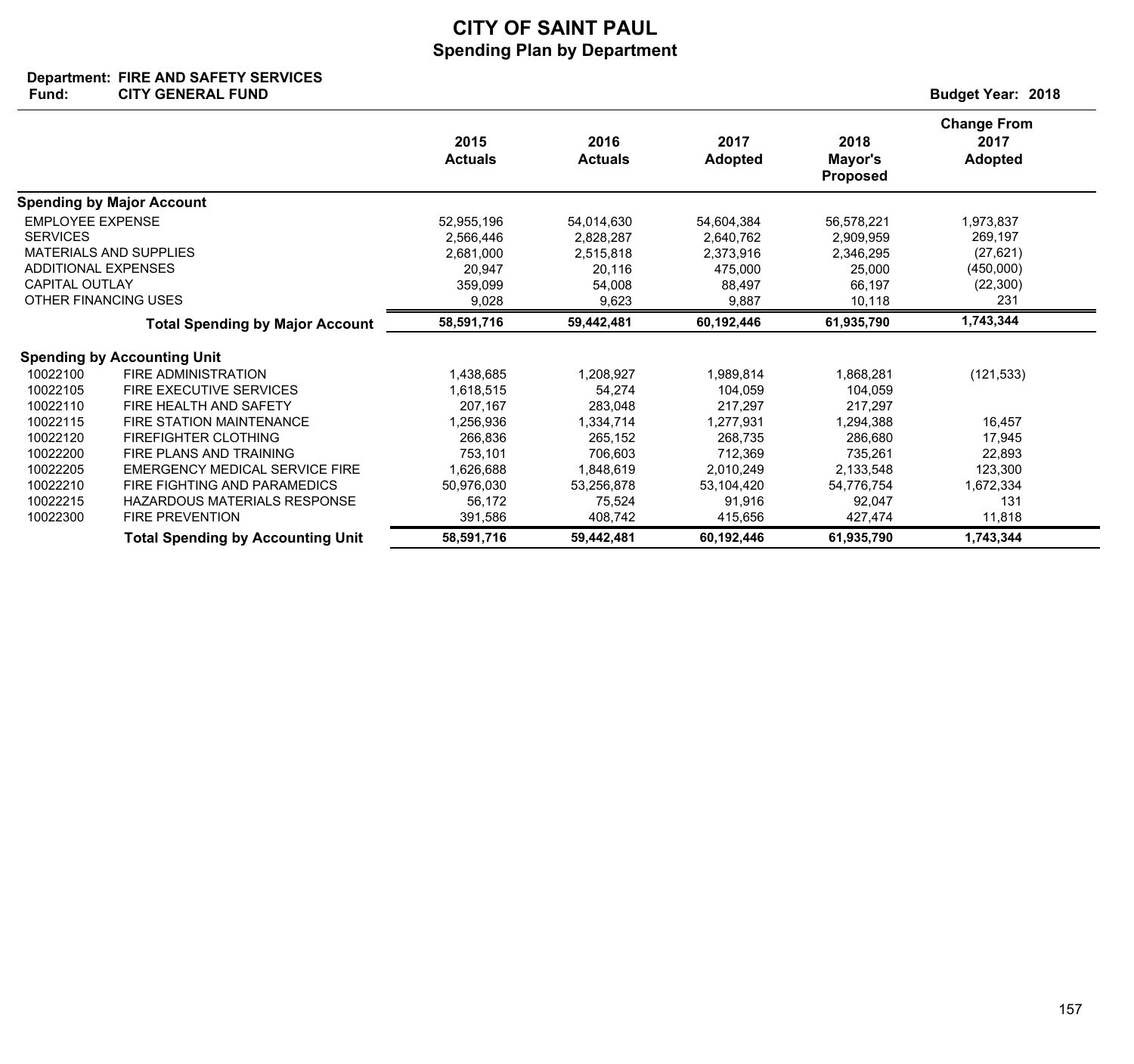#### **Department: FIRE AND SAFETY SERVICES**

**Fund: Budget Year: 2018 CITY GRANTS**

158

|                         |                                          | 2015<br><b>Actuals</b> | 2016<br><b>Actuals</b> | 2017<br><b>Adopted</b> | 2018<br>Mayor's<br><b>Proposed</b> | <b>Change From</b><br>2017<br><b>Adopted</b> |
|-------------------------|------------------------------------------|------------------------|------------------------|------------------------|------------------------------------|----------------------------------------------|
|                         | <b>Spending by Major Account</b>         |                        |                        |                        |                                    |                                              |
| <b>EMPLOYEE EXPENSE</b> |                                          | 52,147                 | 94,953                 | 123,290                | 17,834                             | (105, 456)                                   |
| <b>SERVICES</b>         |                                          | 8,613                  | 297,381                | 141,132                |                                    | (141, 132)                                   |
|                         | <b>MATERIALS AND SUPPLIES</b>            |                        | 644,130                |                        |                                    |                                              |
|                         | ADDITIONAL EXPENSES                      | 1,148,982              |                        |                        |                                    |                                              |
| CAPITAL OUTLAY          |                                          | 667,485                | 567,605                | 141,118                |                                    | (141, 118)                                   |
|                         | <b>Total Spending by Major Account</b>   | 1,877,227              | 1,604,068              | 405,540                | 17,834                             | (387, 706)                                   |
|                         | <b>Spending by Accounting Unit</b>       |                        |                        |                        |                                    |                                              |
| 20022800                | ASSISTANCE TO FIREFIGHTER                | 1.868.614              | 1,490,023              | 326,250                | 6,400                              | (319, 850)                                   |
| 20022890                | <b>HOMELAND SECURITY FIRE</b>            | 8,613                  | 9,357                  |                        |                                    |                                              |
| 20022900                | FIRE DEPARTMENT PRIVATE GRANTS           |                        | 104,687                | 79,290                 | 11,434                             | (67, 856)                                    |
|                         | <b>Total Spending by Accounting Unit</b> | 1,877,227              | 1,604,068              | 405,540                | 17,834                             | (387, 706)                                   |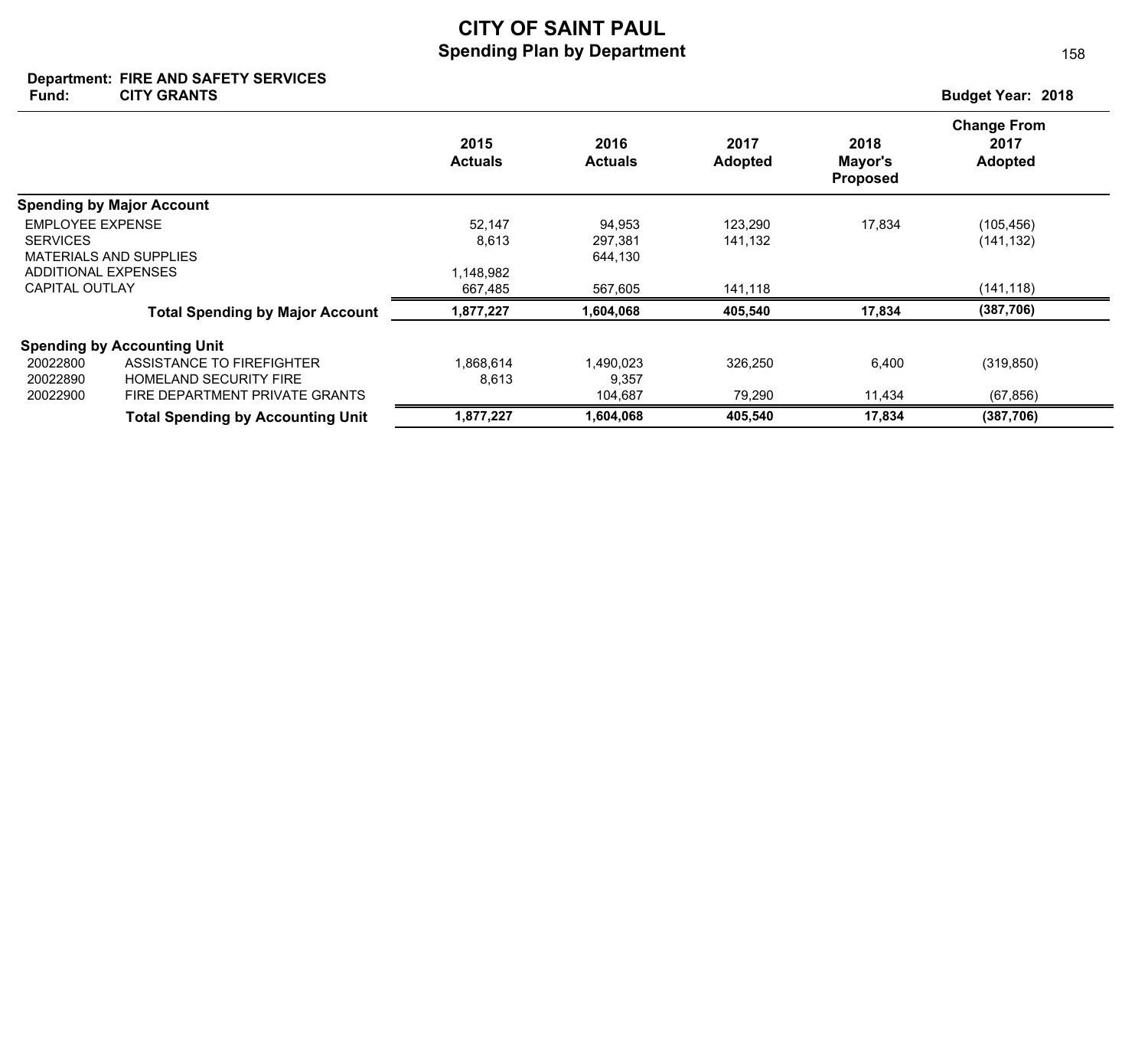#### **Department: Fund: Budget Year: 2018 FIRE AND SAFETY SERVICES FIRE RESPONSIVE SERVICES**

|                                                                                  |                                                                                                                                                                                         | 2015<br><b>Actuals</b>                                     | 2016<br><b>Actuals</b>                                         | 2017<br><b>Adopted</b>                                                    | 2018<br>Mayor's<br><b>Proposed</b>                                        | <b>Change From</b><br>2017<br><b>Adopted</b> |
|----------------------------------------------------------------------------------|-----------------------------------------------------------------------------------------------------------------------------------------------------------------------------------------|------------------------------------------------------------|----------------------------------------------------------------|---------------------------------------------------------------------------|---------------------------------------------------------------------------|----------------------------------------------|
|                                                                                  | <b>Spending by Major Account</b>                                                                                                                                                        |                                                            |                                                                |                                                                           |                                                                           |                                              |
| <b>EMPLOYEE EXPENSE</b><br><b>SERVICES</b><br><b>ADDITIONAL EXPENSES</b>         | <b>MATERIALS AND SUPPLIES</b>                                                                                                                                                           | 419,297<br>264,981<br>68,446                               | 398,287<br>203,424<br>25,927<br>2,269,137                      | 375,459<br>280,989<br>206,669<br>1,375,173                                | 383,428<br>287,584<br>391,669<br>1,083,000                                | 7,969<br>6,595<br>185,000<br>(292, 173)      |
| <b>CAPITAL OUTLAY</b><br><b>DEBT SERVICE</b>                                     |                                                                                                                                                                                         | 2,159,958<br>4,953                                         | 3,401,265<br>19,225                                            | 1,693,888                                                                 | 1,300,000                                                                 | (393,888)                                    |
|                                                                                  | <b>Total Spending by Major Account</b>                                                                                                                                                  | 2,917,636                                                  | 6,317,267                                                      | 3,932,178                                                                 | 3,445,681                                                                 | (486, 497)                                   |
|                                                                                  | <b>Spending by Accounting Unit</b>                                                                                                                                                      |                                                            |                                                                |                                                                           |                                                                           |                                              |
| 22222130<br>22222140<br>22222145<br>22222150<br>22222155<br>22222160<br>22222305 | FIRE BADGE AND EMBLEM<br><b>FIRE TRAINING</b><br><b>EMS ACADEMY</b><br><b>BLS TRANSPORTS</b><br><b>FIRE FIGHTING EQUIPMENT</b><br>PARAMEDIC FEDERAL REIMBURSE<br><b>FIRE RISK WATCH</b> | 2,000<br>4,388<br>205,634<br>440,471<br>2,259,436<br>5,707 | 2,000<br>214,340<br>382,111<br>3,445,377<br>2,268,985<br>4,454 | 2,000<br>23,200<br>201,705<br>425,445<br>2,176,828<br>1,083,000<br>20,000 | 2,000<br>23,200<br>201,705<br>433,414<br>1,682,362<br>1,083,000<br>20,000 | 7,969<br>(494, 466)                          |
|                                                                                  | <b>Total Spending by Accounting Unit</b>                                                                                                                                                | 2,917,636                                                  | 6,317,267                                                      | 3,932,178                                                                 | 3,445,681                                                                 | (486, 497)                                   |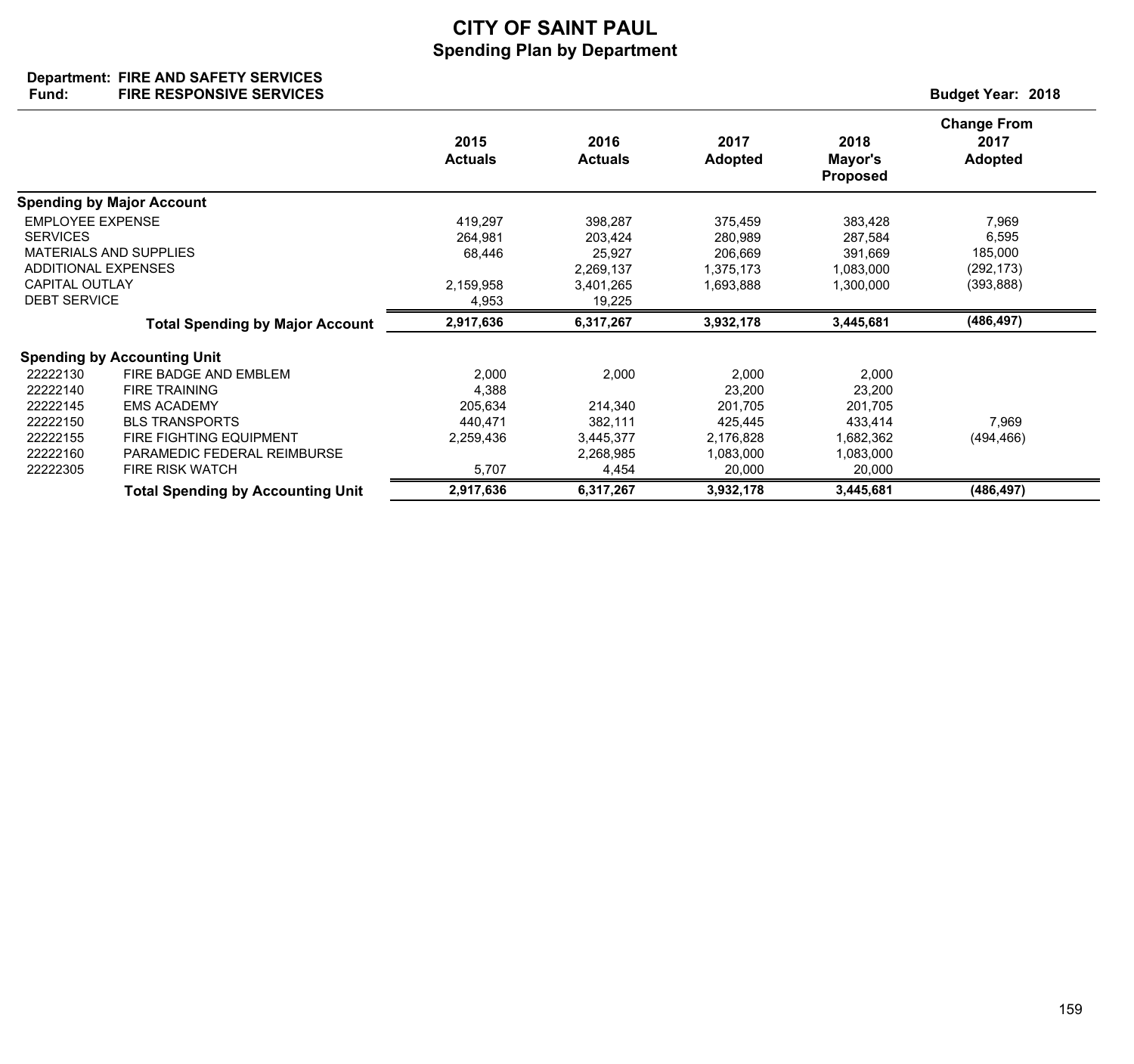#### **Department: FIRE AND SAFETY SERVICES Fund: Budget Year: 2018 EQUIPMENT SERVICE FIRE POLICE**

|                         |                                          | 2015<br><b>Actuals</b> | 2016<br><b>Actuals</b> | 2017<br><b>Adopted</b> | 2018<br>Mayor's<br><b>Proposed</b> | <b>Change From</b><br>2017<br>Adopted |
|-------------------------|------------------------------------------|------------------------|------------------------|------------------------|------------------------------------|---------------------------------------|
|                         | <b>Spending by Major Account</b>         |                        |                        |                        |                                    |                                       |
| <b>EMPLOYEE EXPENSE</b> |                                          | 1,262,013              | 1,487,781              | 1,522,595              | 1,566,069                          | 43,474                                |
| <b>SERVICES</b>         |                                          | 313.360                | 281.106                | 221.558                | 230.726                            | 9,168                                 |
|                         | <b>MATERIALS AND SUPPLIES</b>            | 2,130,319              | 1,726,638              | 2,230,011              | 2,230,011                          |                                       |
| CAPITAL OUTLAY          |                                          | 36,907                 | 34,105                 | 37,556                 | 37,556                             |                                       |
| OTHER FINANCING USES    |                                          | 18,408                 | 19,605                 | 20,143                 | 20,613                             | 470                                   |
|                         | <b>Total Spending by Major Account</b>   | 3,761,007              | 3,549,236              | 4,031,863              | 4,084,975                          | 53,113                                |
|                         | <b>Spending by Accounting Unit</b>       |                        |                        |                        |                                    |                                       |
| 72222160                | FIRE POLICE VEHICLE MAINT                | 3,761,007              | 3,549,236              | 4,031,863              | 4,084,975                          | 53,113                                |
|                         | <b>Total Spending by Accounting Unit</b> | 3,761,007              | 3,549,236              | 4,031,863              | 4,084,975                          | 53,113                                |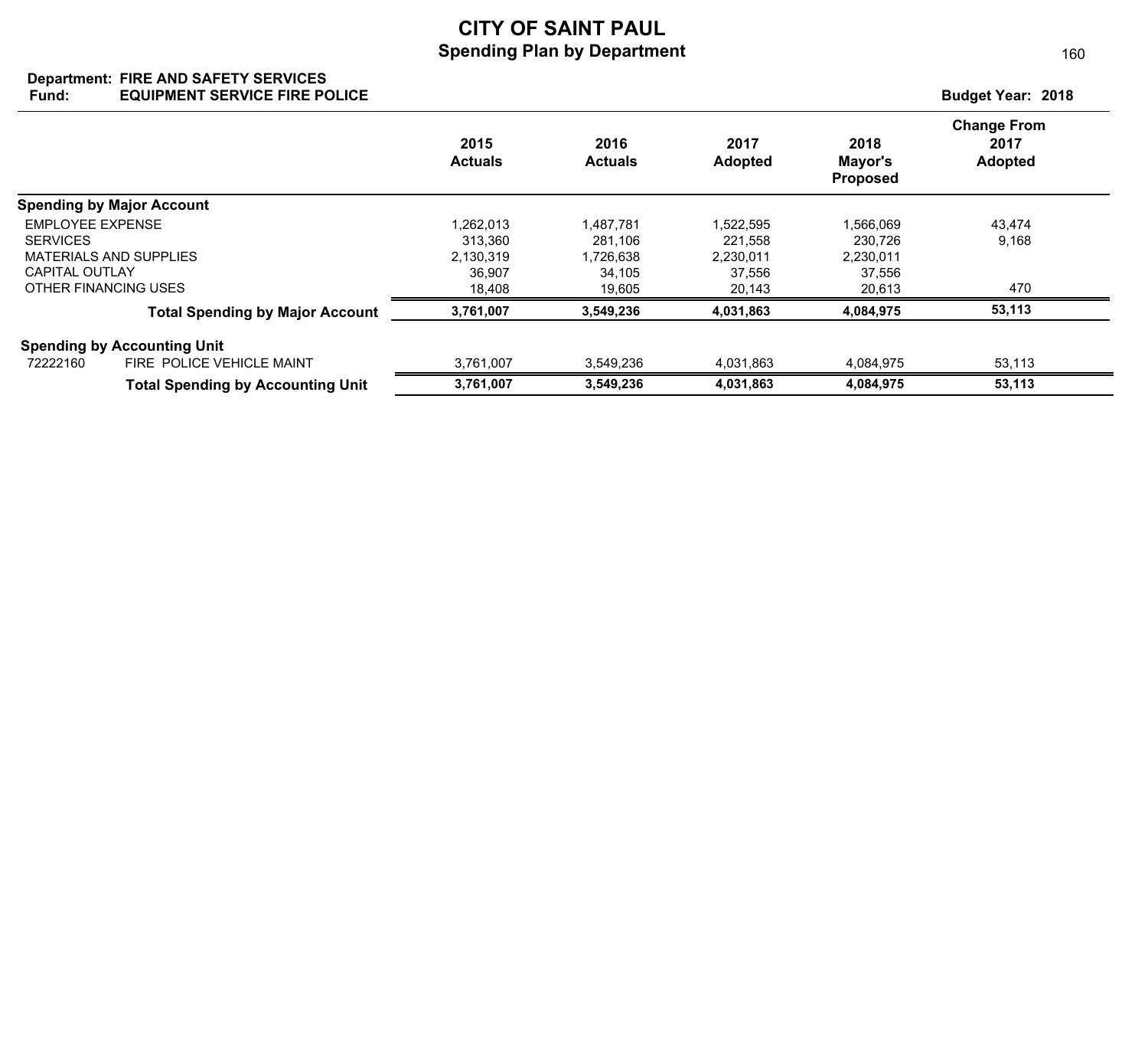# **Financing Reports**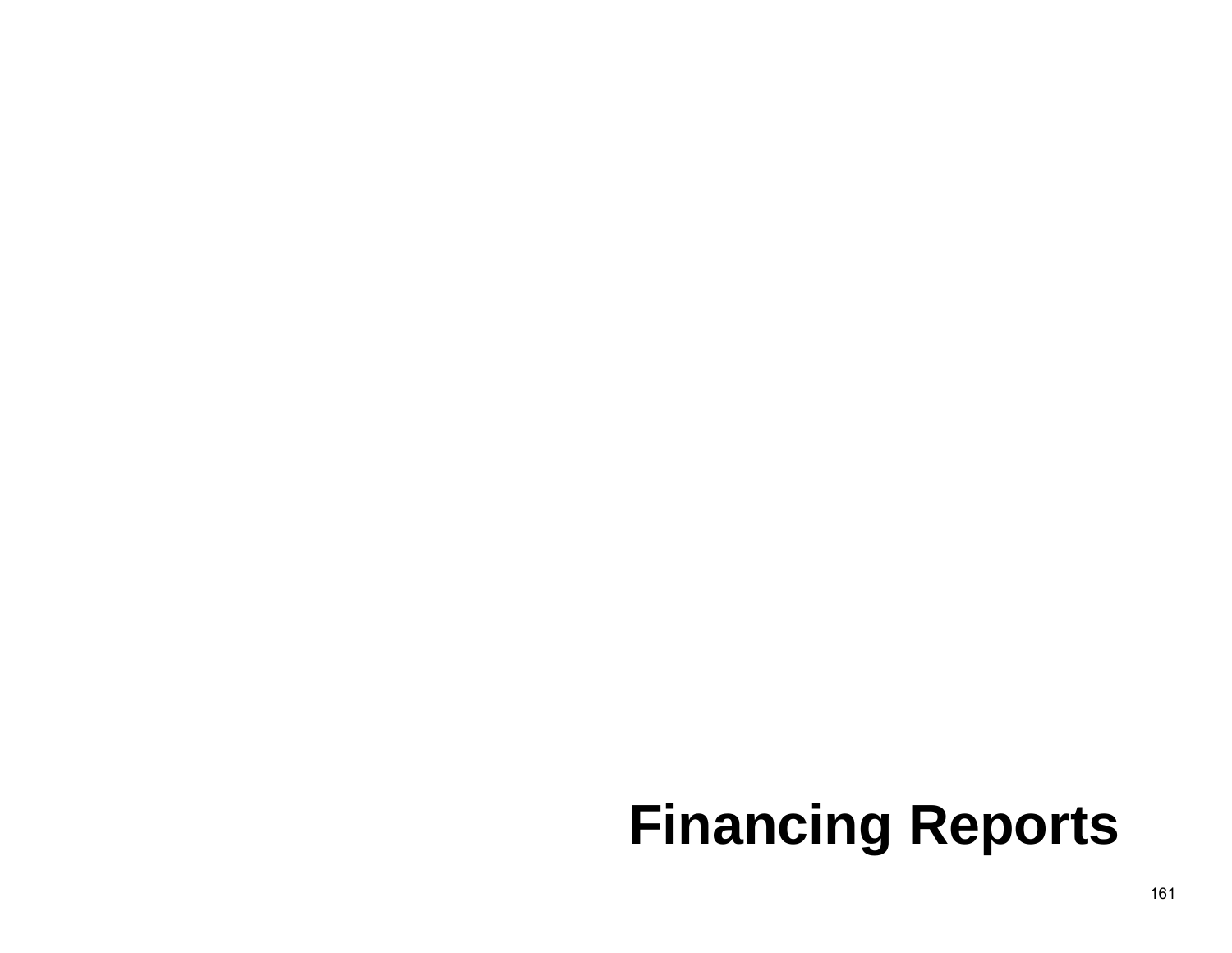## **Company: CITY OF SAINT PAUL Department: FIRE AND SAFETY SERVICES Fund: CITY GENERAL FUND <sup>2018</sup>**

| <b>Budget Year: 2018</b> |  |
|--------------------------|--|
|--------------------------|--|

|                |                                          |                        |                        |                        |                                    | <b>Change From</b>     |
|----------------|------------------------------------------|------------------------|------------------------|------------------------|------------------------------------|------------------------|
| <b>Account</b> | <b>Account Description</b>               | 2015<br><b>Actuals</b> | 2016<br><b>Actuals</b> | 2017<br><b>Adopted</b> | 2018<br>Mayor's<br><b>Proposed</b> | 2017<br><b>Adopted</b> |
| 43401-0        | <b>STATE GRANTS</b>                      |                        | 2,268,985              | 1,083,000              | 1.083.000                          |                        |
|                | TOTAL FOR INTERGOVERNMENTAL REVENUE      |                        | 2,268,985              | 1,083,000              | 1,083,000                          |                        |
| 44220-0        | <b>INFORMATION DISCLOSURE REPORTS</b>    | 882                    | 1.354                  | 4.000                  | 4.000                              |                        |
| 44590-0        | MISCELLANEOUS SERVICES                   | 188,548                | 220,808                |                        |                                    |                        |
| 45105-0        | PARAMEDIC SERVICE                        | 11,686,052             | 12,226,901             | 11,844,962             | 12,194,962                         | 350,000                |
| 45120-0        | PARAMEDIC STANDBY                        | 116,161                | 119,142                | 50,000                 | 50,000                             |                        |
| 45125-0        | FIRE FALSE ALARM FEE                     | 8.150                  | 17,050                 | 97,244                 | 97,244                             |                        |
| 45130-0        | <b>FIRE WATCH STANDBY</b>                | 10.465                 | 12.819                 | 6.532                  | 6.532                              |                        |
| 45135-0        | <b>FIRE PROTECTION SERVICES</b>          | 513,507                | 502,727                | 586,102                | 586,102                            |                        |
| 45140-0        | <b>HAZARDOUS MATERIALS RESPONSE</b>      | 59.731                 | 160.403                | 135,000                | 135.000                            |                        |
|                | <b>TOTAL FOR CHARGES FOR SERVICES</b>    | 12,583,496             | 13,261,204             | 12,723,840             | 13,073,840                         | 350,000                |
| 55505-0        | <b>OUTSIDE CONTRIBUTION DONATIONS</b>    | 225,505                | 398,292                | 268.514                |                                    | (268, 514)             |
| 55750-0        | DAMAGE CLAIM FROM OTHERS                 | (32, 445)              | 30,696                 | 4,000                  | 4,000                              |                        |
| 55815-0        | <b>REFUNDS OVERPAYMENTS</b>              |                        | 280                    |                        |                                    |                        |
| 55845-0        | <b>JURY DUTY PAY</b>                     | 133                    | 240                    |                        |                                    |                        |
|                | <b>TOTAL FOR MISCELLANEOUS REVENUE</b>   | 193,193                | 429,508                | 272,514                | 4,000                              | (268, 514)             |
| 58101-0        | SALE OF CAPITAL ASSET                    |                        |                        | 8,000                  | 8,000                              |                        |
|                | <b>TOTAL FOR OTHER FINANCING SOURCES</b> |                        |                        | 8.000                  | 8.000                              |                        |
|                | <b>TOTAL FOR CITY GENERAL FUND</b>       | 12.776.688             | 15,959,698             | 14,087,354             | 14.168.840                         | 81,486                 |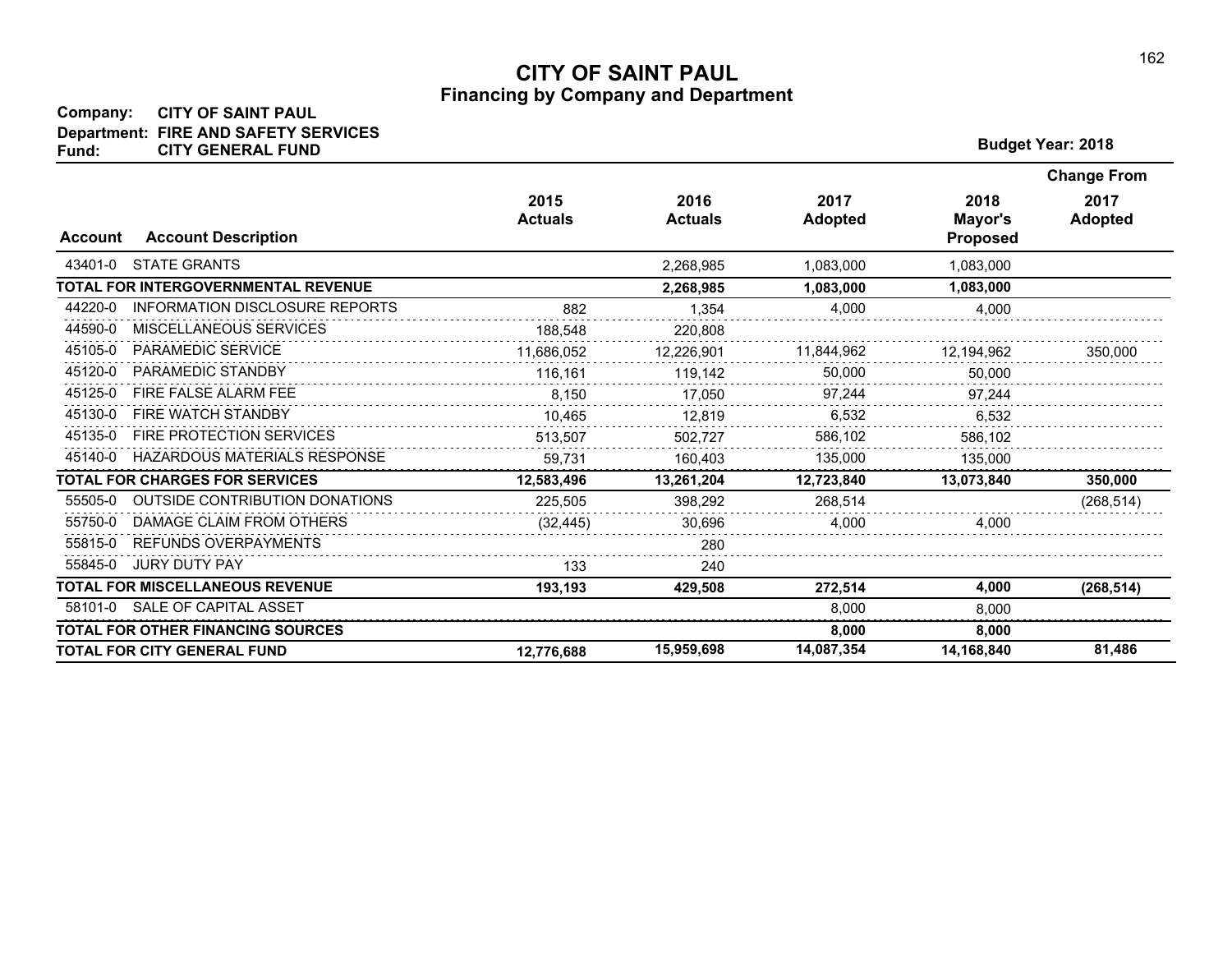### **Department: FIRE AND SAFETY SERVICES Fund: Budget Year: 2018 CITY GENERAL FUND**

|          |                                           | 2015<br><b>Actuals</b> | 2016<br><b>Actuals</b> | 2017<br><b>Adopted</b> | 2018<br>Mayor's<br><b>Proposed</b> | <b>Change From</b><br>2017<br><b>Adopted</b> |
|----------|-------------------------------------------|------------------------|------------------------|------------------------|------------------------------------|----------------------------------------------|
|          | <b>Financing by Major Account</b>         |                        |                        |                        |                                    |                                              |
|          | INTERGOVERNMENTAL REVENUE                 |                        | 2,268,985              | 1,083,000              | 1,083,000                          |                                              |
|          | <b>CHARGES FOR SERVICES</b>               | 12,583,496             | 13,261,204             | 12,723,840             | 13.073.840                         | 350,000                                      |
|          | MISCELLANEOUS REVENUE                     | 193.193                | 429,508                | 272,514                | 4,000                              | (268, 514)                                   |
|          | OTHER FINANCING SOURCES                   |                        |                        | 8,000                  | 8,000                              |                                              |
|          | <b>Total Financing by Major Account</b>   | 12,776,688             | 15,959,698             | 14,087,354             | 14,168,840                         | 81,486                                       |
|          | <b>Financing by Accounting Unit</b>       |                        |                        |                        |                                    |                                              |
| 10022100 | <b>FIRE ADMINISTRATION</b>                | 9,097                  | 18,404                 | 101,244                | 101,244                            |                                              |
| 10022115 | <b>FIRE STATION MAINTENANCE</b>           | 7,549                  | 7,718                  |                        |                                    |                                              |
| 10022200 | FIRE PLANS AND TRAINING                   | 126,289                | 16,020                 |                        |                                    |                                              |
| 10022205 | EMERGENCY MEDICAL SERVICE FIRE            | 11,686,052             | 14,496,599             | 12,927,962             | 13,277,962                         | 350,000                                      |
| 10022210 | FIRE FIGHTING AND PARAMEDICS              | 848,623                | 1,254,343              | 916,616                | 648,102                            | (268, 514)                                   |
| 10022215 | <b>HAZARDOUS MATERIALS RESPONSE</b>       | 86,314                 | 153,245                | 135,000                | 135,000                            |                                              |
| 10022300 | <b>FIRE PREVENTION</b>                    | 12,765                 | 13,369                 | 6,532                  | 6,532                              |                                              |
|          | <b>Total Financing by Accounting Unit</b> | 12,776,688             | 15,959,698             | 14,087,354             | 14,168,840                         | 81,486                                       |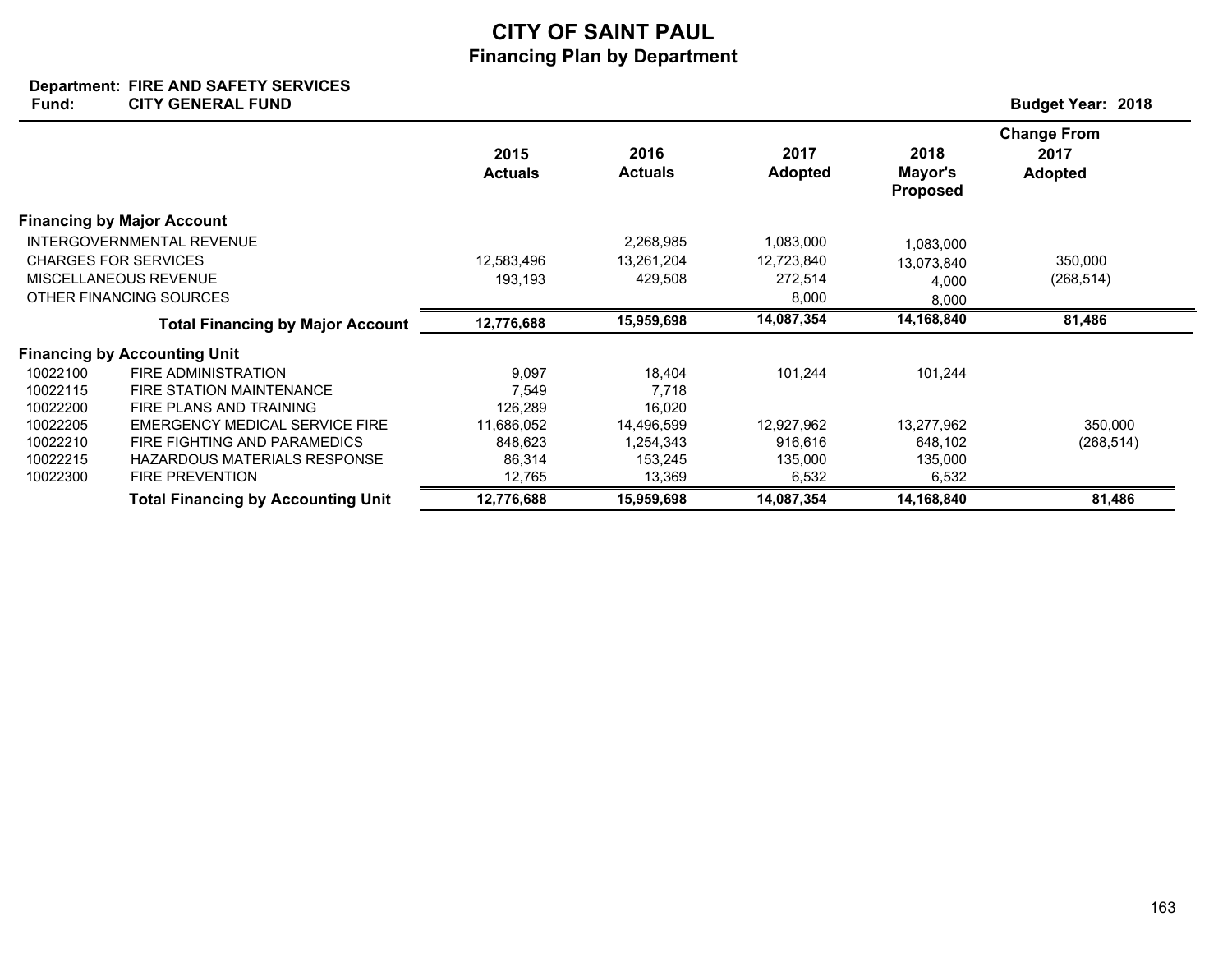#### **Department: FIRE AND SAFETY SERVICES** Fund: CITY GRANTS **Budget Year: 2018 CITY GRANTS**

|                           |                                           |                        |                        |                        |                                    | <b>Change From</b>     |
|---------------------------|-------------------------------------------|------------------------|------------------------|------------------------|------------------------------------|------------------------|
|                           |                                           | 2015<br><b>Actuals</b> | 2016<br><b>Actuals</b> | 2017<br><b>Adopted</b> | 2018<br>Mayor's<br><b>Proposed</b> | 2017<br><b>Adopted</b> |
|                           | <b>Financing by Major Account</b>         |                        |                        |                        |                                    |                        |
| INTERGOVERNMENTAL REVENUE |                                           | 1,877,227              | 1.398.580              | 326,250                | 6.400                              | (319, 850)             |
|                           | MISCELLANEOUS REVENUE                     |                        | 98.758                 | 79,290                 | 11.434                             | (67, 856)              |
|                           | <b>Total Financing by Major Account</b>   | 1,877,227              | 1,497,339              | 405,540                | 17,834                             | (387, 706)             |
|                           | <b>Financing by Accounting Unit</b>       |                        |                        |                        |                                    |                        |
| 20022800                  | ASSISTANCE TO FIREFIGHTER                 | 1.868.614              | 1.389.223              | 326.250                | 6,400                              | (319, 850)             |
| 20022890                  | <b>HOMELAND SECURITY FIRE</b>             | 8,613                  | 9,357                  |                        |                                    |                        |
| 20022900                  | FIRE DEPARTMENT PRIVATE GRANTS            |                        | 98,758                 | 79,290                 | 11,434                             | (67, 856)              |
|                           | <b>Total Financing by Accounting Unit</b> | 1,877,227              | 1,497,339              | 405.540                | 17.834                             | (387, 706)             |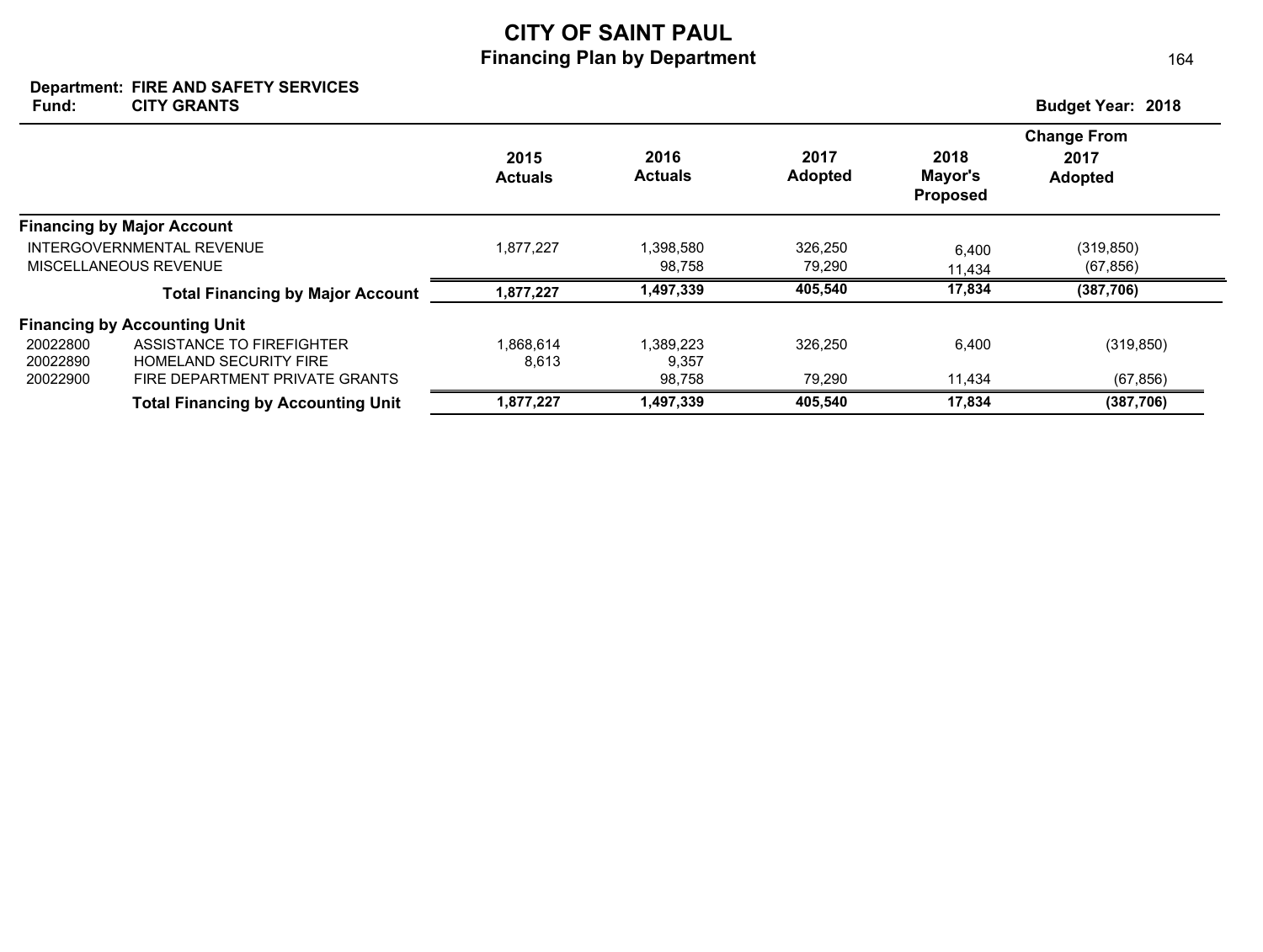#### **Department: Fund: Budget Year: 2018 FIRE AND SAFETY SERVICES FIRE RESPONSIVE SERVICES**

|          |                                           | 2015<br><b>Actuals</b> | 2016<br><b>Actuals</b> | 2017<br><b>Adopted</b> | 2018<br>Mayor's<br><b>Proposed</b> | <b>Change From</b><br>2017<br><b>Adopted</b> |
|----------|-------------------------------------------|------------------------|------------------------|------------------------|------------------------------------|----------------------------------------------|
|          | <b>Financing by Major Account</b>         |                        |                        |                        |                                    |                                              |
|          | INTERGOVERNMENTAL REVENUE                 |                        | 2,268,985              | 1,083,000              | 1,083,000                          |                                              |
|          | <b>CHARGES FOR SERVICES</b>               | 387,465                | 390,133                | 525,346                | 533,315                            | 7,969                                        |
|          | <b>INVESTMENT EARNINGS</b>                | 187                    | 1,644                  |                        |                                    |                                              |
|          | MISCELLANEOUS REVENUE                     | 18,386                 | 57,025                 | 90,488                 | 90,488                             |                                              |
|          | OTHER FINANCING SOURCES                   | 2,270,640              | 1,362,683              | 2,233,344              | 1,738,878                          | (494, 466)                                   |
|          | <b>Total Financing by Major Account</b>   | 2,676,678              | 4,080,471              | 3,932,178              | 3,445,681                          | (486, 497)                                   |
|          | <b>Financing by Accounting Unit</b>       |                        |                        |                        |                                    |                                              |
| 22222130 | FIRE BADGE AND EMBLEM                     | 1,602                  | 1,515                  | 2,000                  | 2,000                              |                                              |
| 22222135 | FIRE PRIVATE DONATIONS                    | 1,000                  | 695                    |                        |                                    |                                              |
| 22222140 | <b>FIRE TRAINING</b>                      | 10,231                 | 6,110                  | 23,200                 | 23,200                             |                                              |
| 22222145 | <b>EMS ACADEMY</b>                        | 45,140                 | 56,516                 | 201,705                | 201,705                            |                                              |
| 22222150 | <b>BLS TRANSPORTS</b>                     | 370,420                | 382,508                | 425,445                | 433,414                            | 7,969                                        |
| 22222155 | FIRE FIGHTING EQUIPMENT                   | 2,248,285              | 1,363,991              | 2,176,828              | 1,682,362                          | (494, 466)                                   |
| 22222160 | PARAMEDIC FEDERAL REIMBURSE               |                        | 2,268,985              | 1,083,000              | 1,083,000                          |                                              |
| 22222305 | <b>FIRE RISK WATCH</b>                    |                        | 150                    | 20,000                 | 20,000                             |                                              |
|          | <b>Total Financing by Accounting Unit</b> | 2,676,678              | 4,080,471              | 3,932,178              | 3,445,681                          | (486, 497)                                   |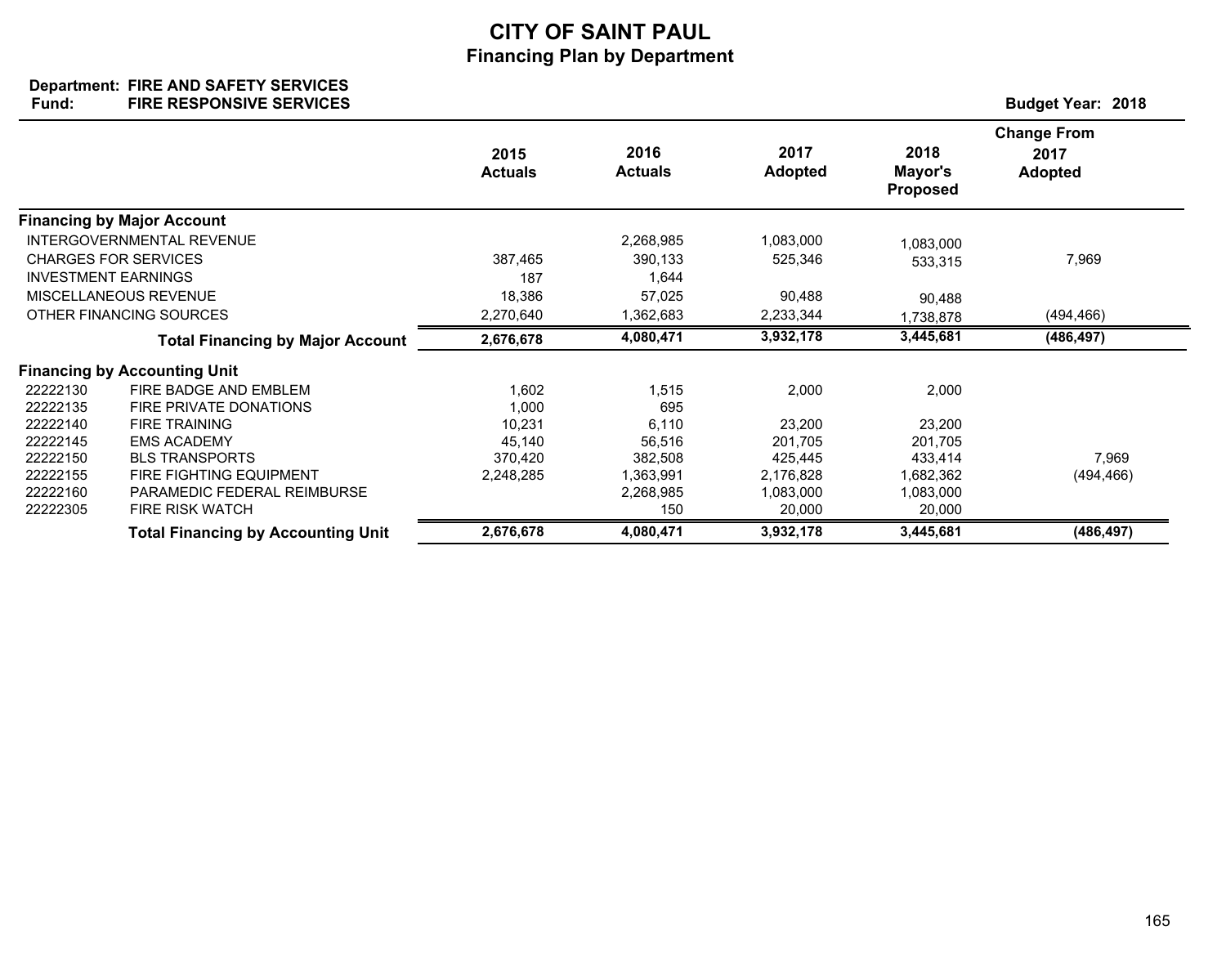### **Department: FIRE AND SAFETY SERVICES Fund: Budget Year: 2018 EQUIPMENT SERVICE FIRE POLICE**

|                                           |                        |                        |                        |                                    | <b>Change From</b>     |
|-------------------------------------------|------------------------|------------------------|------------------------|------------------------------------|------------------------|
|                                           | 2015<br><b>Actuals</b> | 2016<br><b>Actuals</b> | 2017<br><b>Adopted</b> | 2018<br>Mayor's<br><b>Proposed</b> | 2017<br><b>Adopted</b> |
| <b>Financing by Major Account</b>         |                        |                        |                        |                                    |                        |
| LICENSE AND PERMIT                        | 151.385                | 125,825                | 180,000                | 180,000                            |                        |
| CHARGES FOR SERVICES                      | 3.251.956              | 3,020,964              | 3,851,863              | 3,904,975                          | 53,112                 |
| MISCELLANEOUS REVENUE                     | 30                     | 10                     |                        |                                    |                        |
| OTHER FINANCING SOURCES                   |                        | 25,603                 |                        |                                    |                        |
| <b>Total Financing by Major Account</b>   | 3,403,371              | 3,172,402              | 4,031,863              | 4,084,975                          | 53,112                 |
| <b>Financing by Accounting Unit</b>       |                        |                        |                        |                                    |                        |
| FIRE POLICE VEHICLE MAINT<br>72222160     | 3,403,371              | 3,172,402              | 4,031,863              | 4.084.975                          | 53,112                 |
| <b>Total Financing by Accounting Unit</b> | 3,403,371              | 3,172,402              | 4,031,863              | 4,084,975                          | 53,112                 |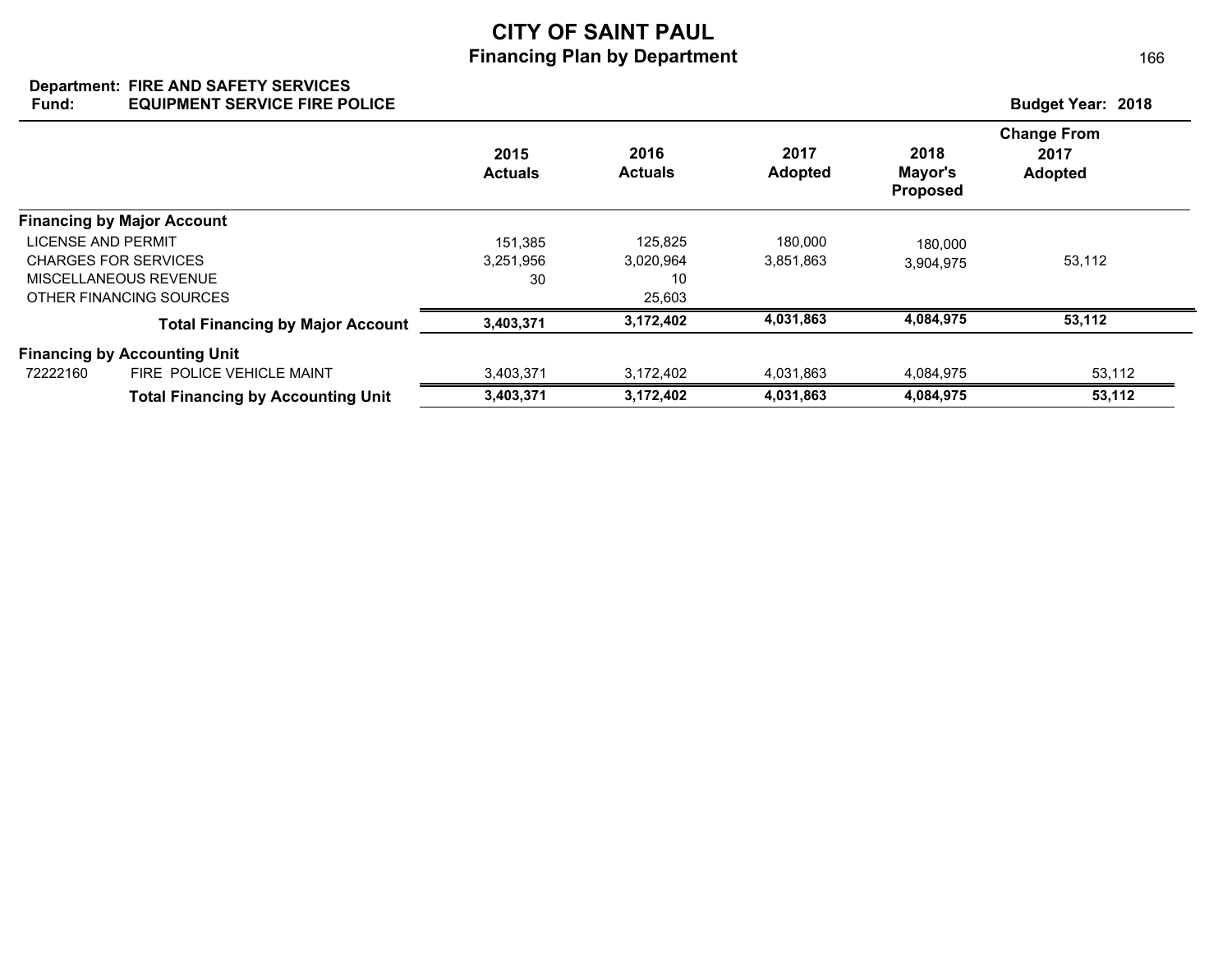## **Company: CITY OF SAINT PAUL Department: FIRE AND SAFETY SERVICES**

| <b>CITY GRANTS</b><br>Fund:                  |                        |                        |                        |                                    | <b>Budget Year: 2018</b> |
|----------------------------------------------|------------------------|------------------------|------------------------|------------------------------------|--------------------------|
|                                              |                        |                        |                        |                                    | <b>Change From</b>       |
| <b>Account Description</b><br><b>Account</b> | 2015<br><b>Actuals</b> | 2016<br><b>Actuals</b> | 2017<br><b>Adopted</b> | 2018<br>Mayor's<br><b>Proposed</b> | 2017<br><b>Adopted</b>   |
| FEDERAL DIRECT GRANTS<br>43001-0             | 1.868.614              | 1.389.223              | 326.250                | 6.400                              | (319, 850)               |
| 43101-0 FEDERAL GRANT STATE ADMIN            | 8.613                  | 9,357                  |                        |                                    |                          |
| TOTAL FOR INTERGOVERNMENTAL REVENUE          | 1.877.227              | 1.398.580              | 326.250                | 6,400                              | (319, 850)               |
| <b>PRIVATE GRANTS</b><br>55550-0             |                        | 98.758                 | 79.290                 | 11.434                             | (67, 856)                |
| <b>TOTAL FOR MISCELLANEOUS REVENUE</b>       |                        | 98.758                 | 79.290                 | 11,434                             | (67, 856)                |
| <b>TOTAL FOR CITY GRANTS</b>                 | 1.877.227              | 1,497,339              | 405,540                | 17.834                             | (387,706)                |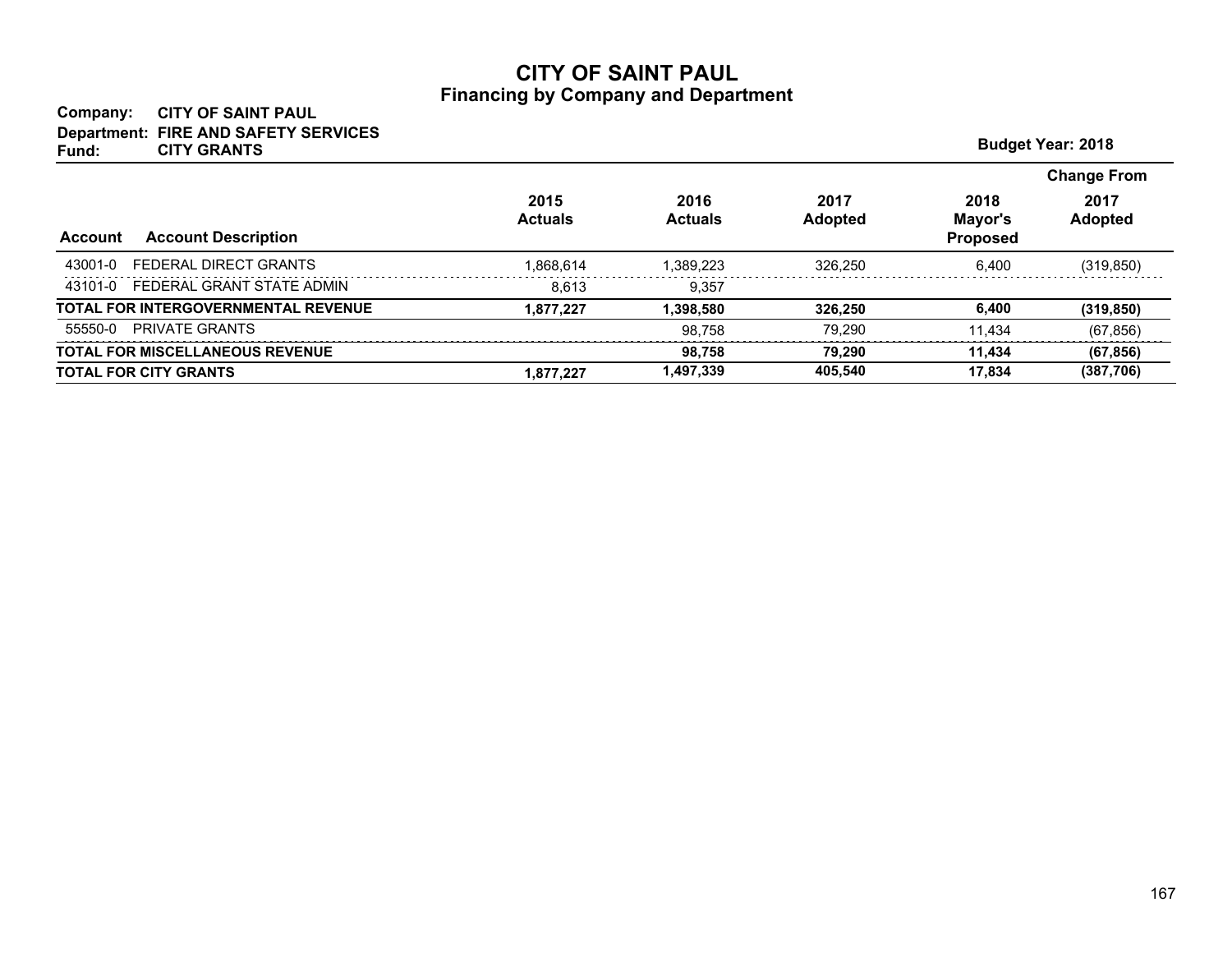| <b>Budget Year: 2018</b> |  |
|--------------------------|--|
|--------------------------|--|

|                |                                           |                        |                        |                        |                                    | <b>Change From</b>     |
|----------------|-------------------------------------------|------------------------|------------------------|------------------------|------------------------------------|------------------------|
| <b>Account</b> | <b>Account Description</b>                | 2015<br><b>Actuals</b> | 2016<br><b>Actuals</b> | 2017<br><b>Adopted</b> | 2018<br>Mayor's<br><b>Proposed</b> | 2017<br><b>Adopted</b> |
| 43310-0        | PARAMEDIC FED SUBSIDY                     |                        | 2,268,985              | 1,083,000              | 1,083,000                          |                        |
|                | TOTAL FOR INTERGOVERNMENTAL REVENUE       |                        | 2,268,985              | 1,083,000              | 1,083,000                          |                        |
| 44410-0        | <b>RECYCLED ITEMS PURCHASING</b>          | 82                     |                        |                        |                                    |                        |
| 44590-0        | MISCELLANEOUS SERVICES                    | 5,130                  |                        |                        |                                    |                        |
| 45107-0        | <b>BLS TRANSPORTS</b>                     | 370,420                | 382,508                | 500,146                | 508,115                            | 7,969                  |
| 45115-0        | FIRE TRAINING CENTER USE                  | 10.231                 | 6.110                  | 23,200                 | 23.200                             |                        |
| 45405-0        | SALE OF SPECIAL BADGES                    | 1,602                  | 1,515                  | 2.000                  | 2,000                              |                        |
|                | <b>TOTAL FOR CHARGES FOR SERVICES</b>     | 387,465                | 390,133                | 525,346                | 533,315                            | 7,969                  |
| 54810-0        | OTHER INTEREST EARNED                     | 187                    | 1,644                  |                        |                                    |                        |
|                | <b>TOTAL FOR INVESTMENT EARNINGS</b>      | 187                    | 1.644                  |                        |                                    |                        |
| 55505-0        | <b>OUTSIDE CONTRIBUTION DONATIONS</b>     | 1,000                  | 845                    | 20,000                 | 20,000                             |                        |
| 55520-0        | OTHER AGENCY SHARE OF COST                | 10,186                 | 25,082                 |                        |                                    |                        |
| 55525-0        | REIMB FROM OUTSIDE AGENCY                 | 5,000                  | 22,000                 |                        |                                    |                        |
| 55550-0        | <b>PRIVATE GRANTS</b>                     |                        |                        | 70,488                 | 70,488                             |                        |
| 55750-0        | DAMAGE CLAIM FROM OTHERS                  | 2.161                  | 8.888                  |                        |                                    |                        |
| 55915-0        | OTHER MISC REVENUE                        | 39                     | 210                    |                        |                                    |                        |
|                | <b>TOTAL FOR MISCELLANEOUS REVENUE</b>    | 18,386                 | 57,025                 | 90,488                 | 90,488                             |                        |
| 56225-0        | TRANSFER FR SPECIAL REVENUE FU            | 970,140                | 56,516                 | 56,516                 | 56,516                             |                        |
| 57115-0        | <b>GO BOND ISSUED</b>                     |                        | 1,229,603              |                        |                                    |                        |
| 57210-0        | PREMIUM GO BOND ISSUED                    |                        | 76,564                 |                        |                                    |                        |
| 57505-0        | <b>CAPITAL LEASE</b>                      | 1,300,000              |                        | 1,986,061              | 1,485,000                          | (501,061)              |
| 58101-0        | SALE OF CAPITAL ASSET                     | 500                    |                        |                        |                                    |                        |
| 59910-0        | USE OF FUND EQUITY                        |                        |                        | 190.767                | 197,362                            | 6,595                  |
|                | TOTAL FOR OTHER FINANCING SOURCES         | 2,270,640              | 1,362,683              | 2,233,344              | 1,738,878                          | (494, 466)             |
|                | <b>TOTAL FOR FIRE RESPONSIVE SERVICES</b> | 2,676,678              | 4,080,471              | 3,932,178              | 3,445,681                          | (486, 497)             |